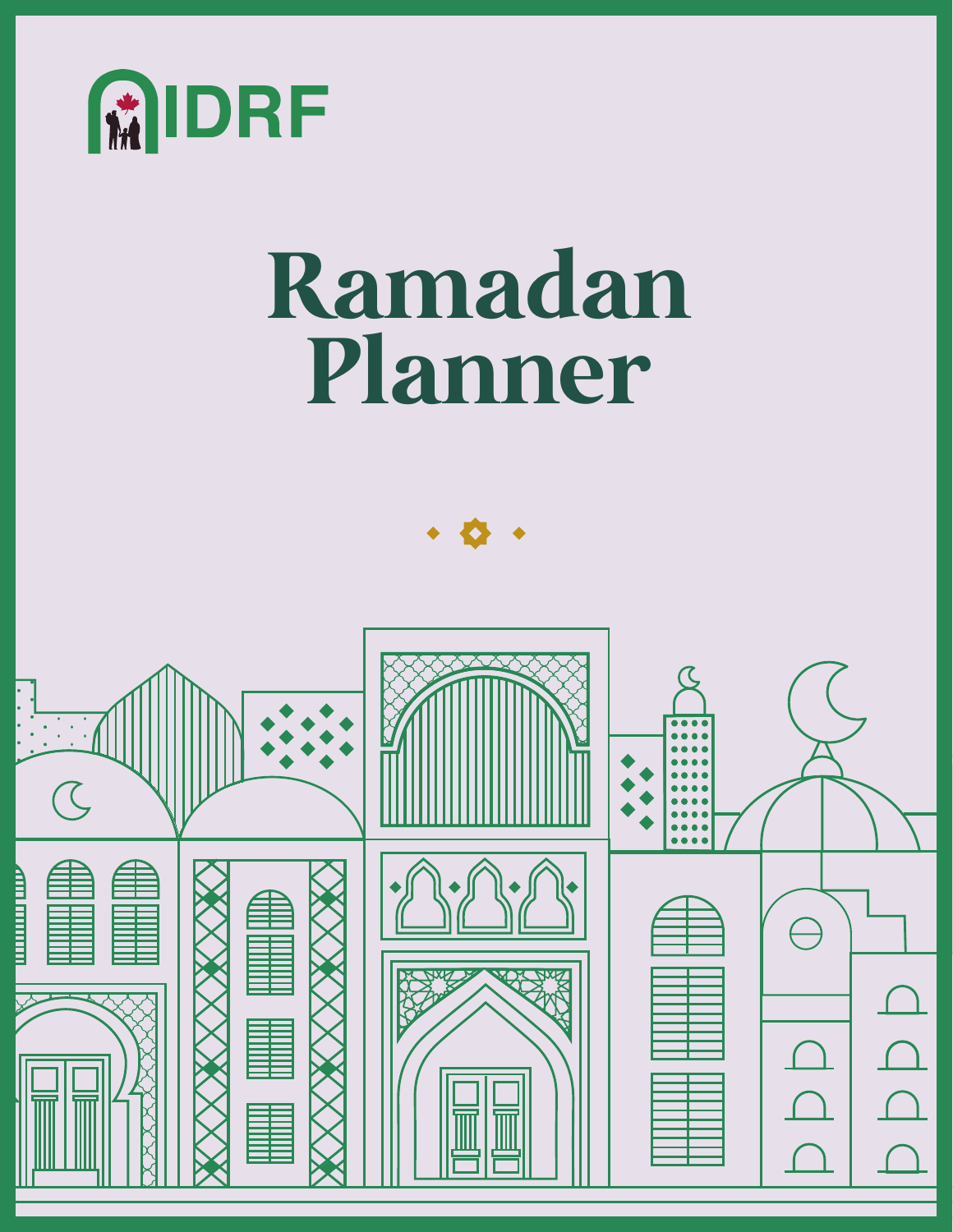**Intention forms the basis of every action and its acceptance.** A strong intention **elevates your deeds** and multiple intentions **increase the reward.** 

So let's start by setting some intentions.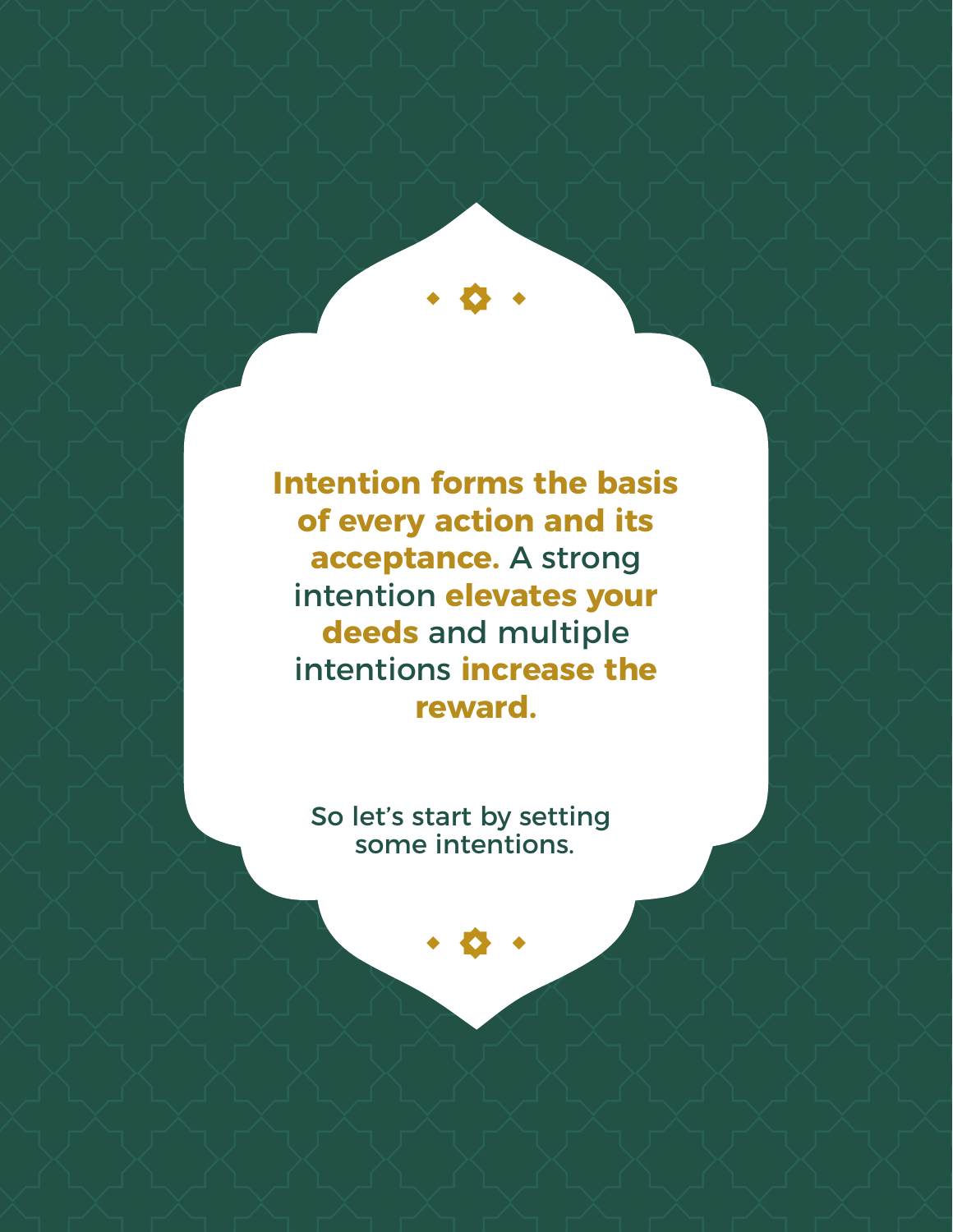

This Ramadan, I will promise to get closer to Allah (SWT). I will strive to complete my fasts this month and increase in worship through prayer, charity, recitation, dua and dhikr in order to:

- Seek your pleasure
- Fulfill the command of Allah (SWT) and a pillar of my faith.
- Increase in God-consciousness (taqwa).
- Increase my self control.
- Increase in gratitude for all that I have and enjoy.
- Work on aligning my life with the commandments of Allah (SWT).
- Set a good example for my family.
- Work towards living a healthy life.
- Increase in my compassion towards others.
- Write your own...
- •

SIGN DATE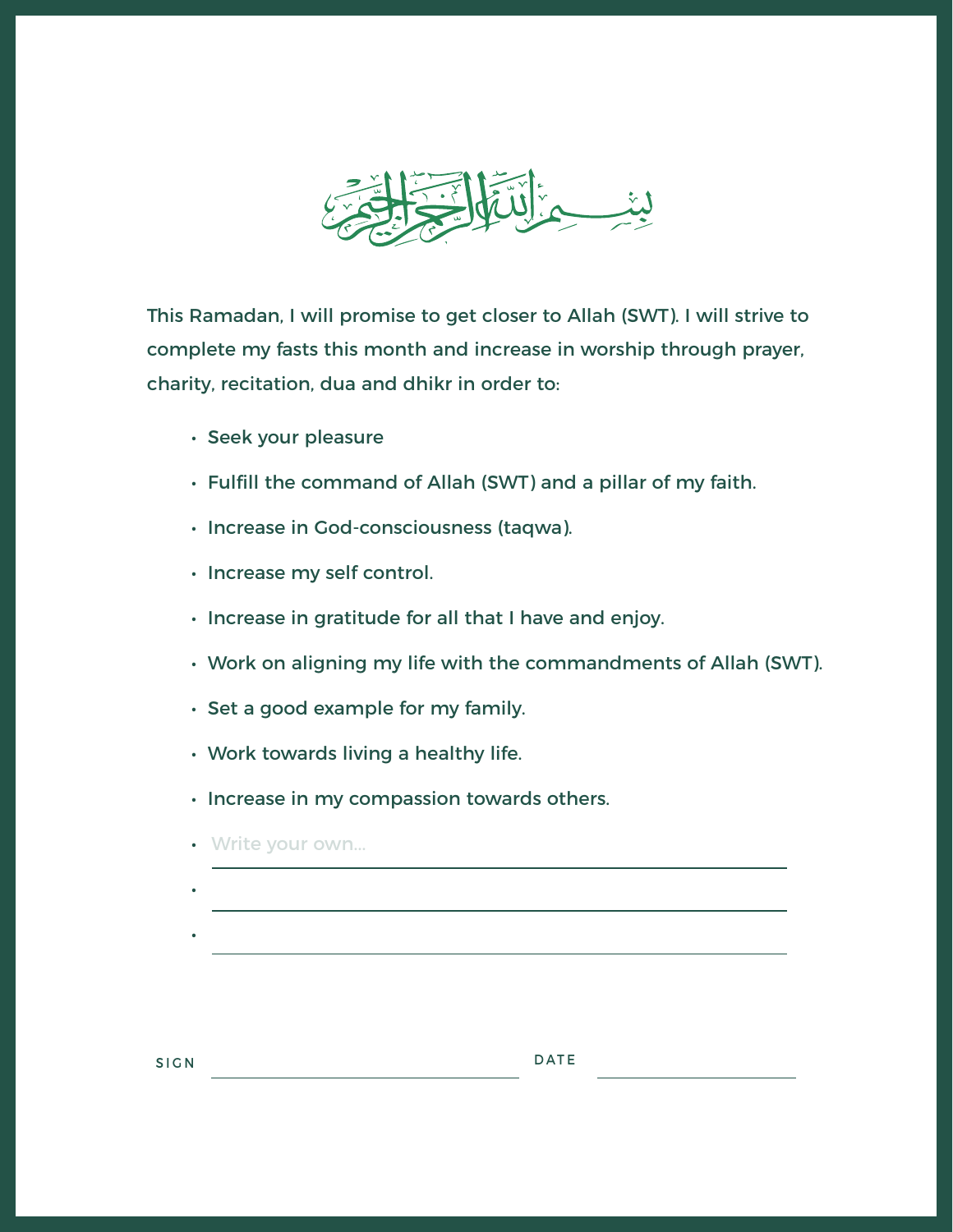Whoever **observes fasts**  during the month of **Ramadan out of sincere faith, and hoping to attain Allah's rewards,** then **all his past sins** will be **forgiven.**

AL-BUKHARI & MUSLIM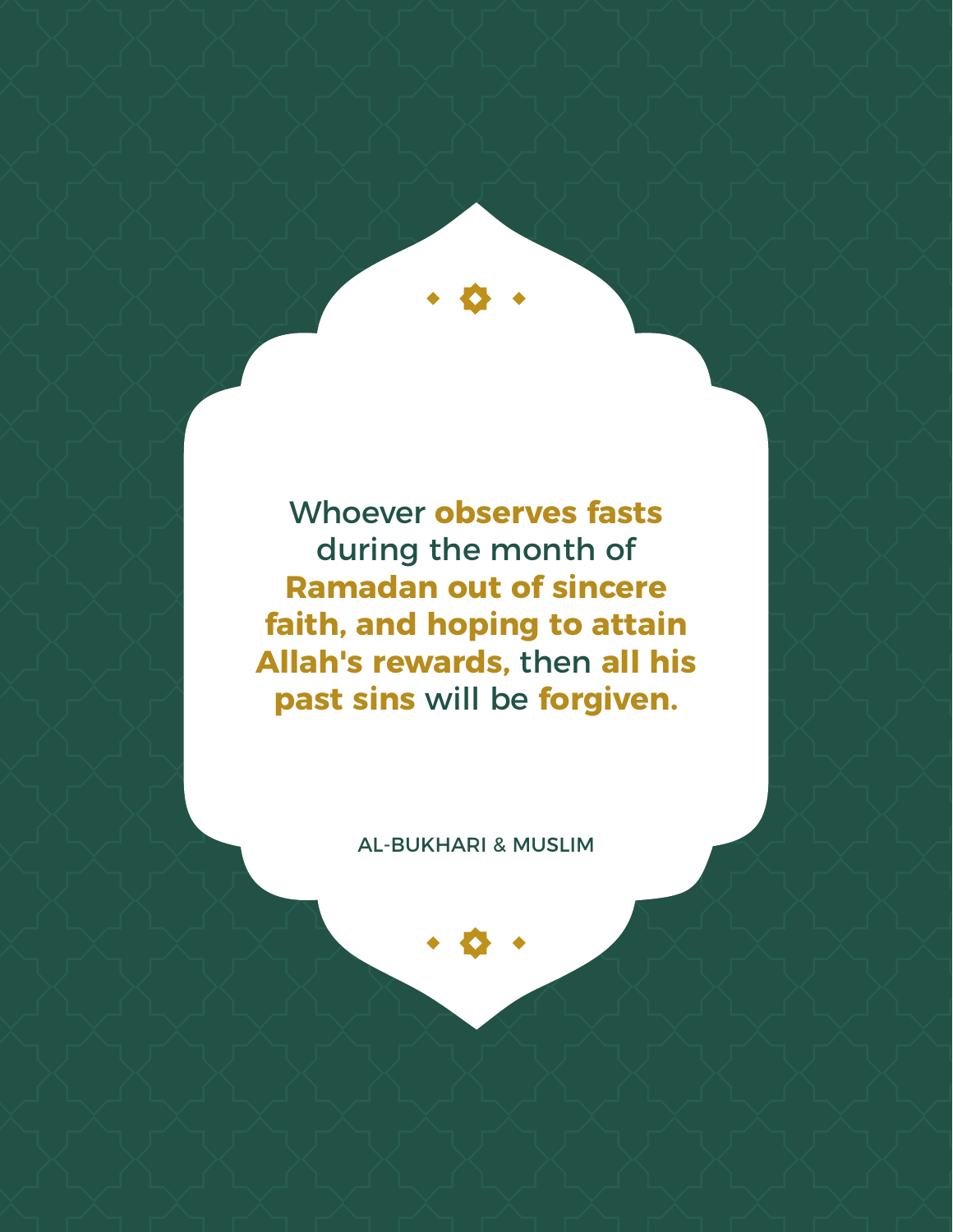## **Pre-Ramadan Checklist**

 $\bullet$  . The set of  $\bullet$ 

**Ask Allah (swt) to allow you to reach Ramadan** "Allahumma balighna Ramadan"

**Treat this Ramadan like it is your last** 

**Complete any previously missed fasts** 

**Practice fasting with sunnah fasts** (Mondays and Thursdays or anytime during Shabaan)

Reconnect with the Quran and increasing your recitation

Set up a comfortable and inviting "Ibadah Corner"

Set aside money for daily charity during Ramadan

**Prepare your dua list** 

**IDENTIFY SOME habits you would like to work on** 

**Plan out your daily ibadah routine/schedule** 

 $\blacksquare$  Set goals for Ramadan in terms of charity, recitation, prayers, etc.

**Complete your Eid shopping before Ramadan so you can** focus on worship

**Decrease your consumption of media** (social media, movies etc)

Do some meal prep and set daily menus

**Renew your intentions**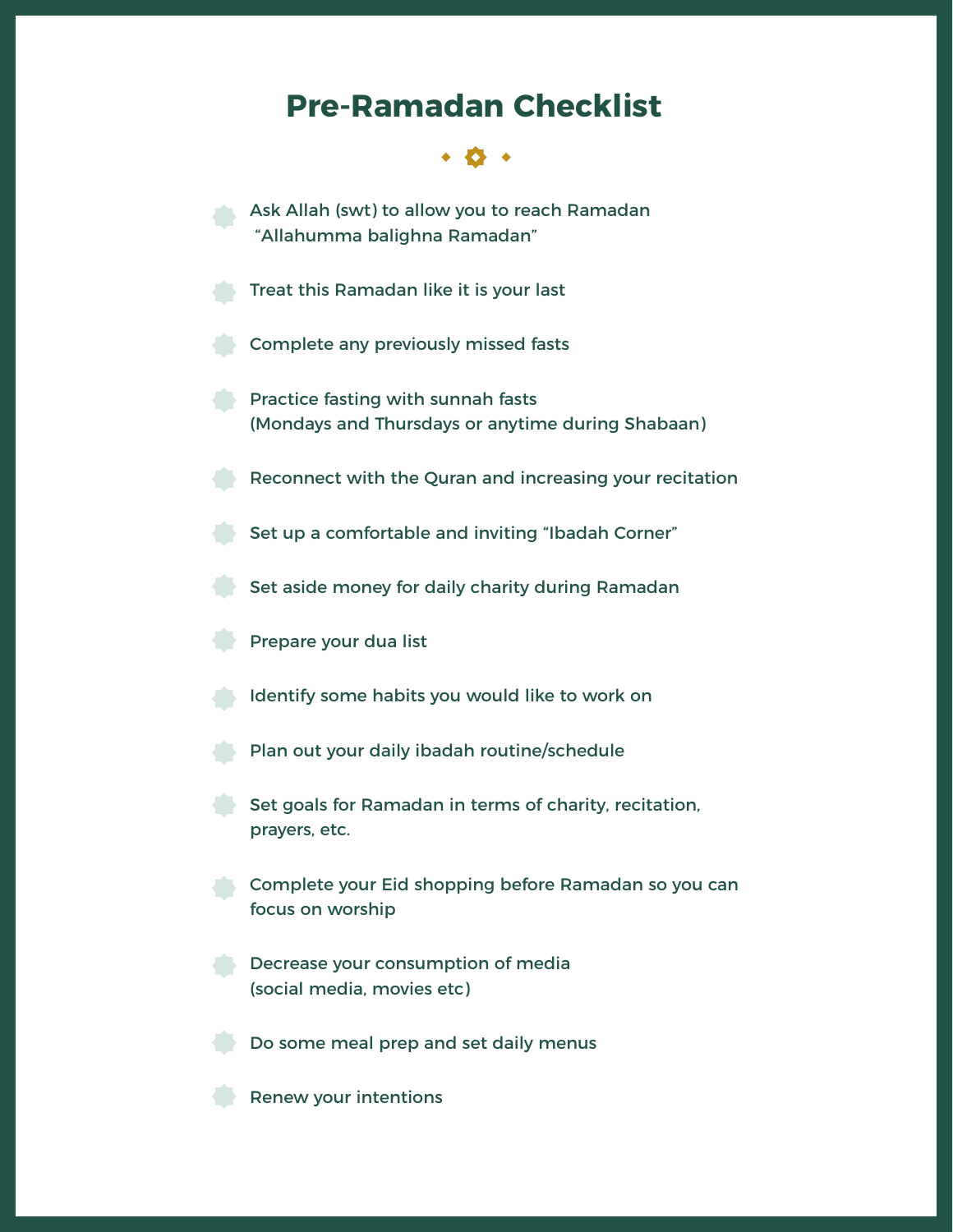## **Daily Duas**

ذَهَبَ الظّمَأُ وَابْتَلّتِ العُـروق وَثَبَتَ الأَجْـرُ إِنْ شاءَ الله َ َ ََّ **الله على المناسب المناسب المناسب المناسب المناسب المناسب المناسب المناسب المناسب المناسب المناسب المناسب المن** ُ َ

The thirst has gone and the veins are quenched, and reward is confirmed, if Allah wills

### أَشْهَدُ أن لا إلهَ إلا الله نَسْتَغْفِرُ الله نسأَلُكَ الجنّةَ ونَعُوذُ بِكَ مِنْ النّار َُ **ا** َّ ُ � **َ** ֦֧<u>֓</u> َ ْ **ا**

I testify that there is nothing worthy of worship other than Allah and we seek the forgiveness of Allah. We ask You for Paradise and take refuge in You from the Fire.

### ֧֦֧֦֧֦֧֦֧֦֧֝<u>֓</u> اللَّهُمَّ إِنَّكَ عَفُوٌّ تُحِبُّ الْعَفْوَ فَاعْفُ عَنِّي َ ֦֧<u>֓</u> َ ֦֧<u>֓</u> **.** المية المجال المجال المجال المجال المجال المجال المجال المجال المجال المجال المجال المجال المجال المجال المجال<br>المجال المجال المجال المجال المجال المجال المجال المجال المجال المجال المجال المجال المجال المجال المجال المجا ِ<br>ا َ َّ

O Allah, You are The Pardoner, and You love to pardon, so pardon me.

### ֧֧֦֧֦֧֦֧֪֦֧֦֧ׅ֧֦֧֚֝֟֟֓֝֝֬֜֓֜**֓** اللهم إنّي أَسْأَلُكَ العَفو وَالعَافِية والمُعَافاة الدّابِمة في الدِّينِ والدُّنْيا والأخِرَة ؚ<br>ا ֦֧<u>֓</u> ؚ<br>ا المستقبل المستقبل المستقبل المستقبل المستقبل المستقبل المستقبل المستقبل المستقبل المستقبل المستقبل المستقبل ال<br>والمستقبل المستقبل المستقبل المستقبل المستقبل المستقبل المستقبل المستقبل المستقبل المستقبل المستقبل المستقبل ا

O God, I ask You for pardoning, good health, and constant well-being in my religion, worldly affairs, and afterlife

### َّلَا إِلَهَ إِلَّا أَنْتَ سُبْحَانَكَ إِنِّى كُنْتُ مِنَ الظّالِمِين ُؚ<br>ۣ ؚ<br>ۣ َ ؚ<br>ا

There is no deity but You. Glory be to You! Verily, I have been among the wrongdoers (21:87)



O Living, O Sustaining, in Your Mercy I seek relief!



O Allah, I ask You by Your mercy which envelopes all things, that You forgive me.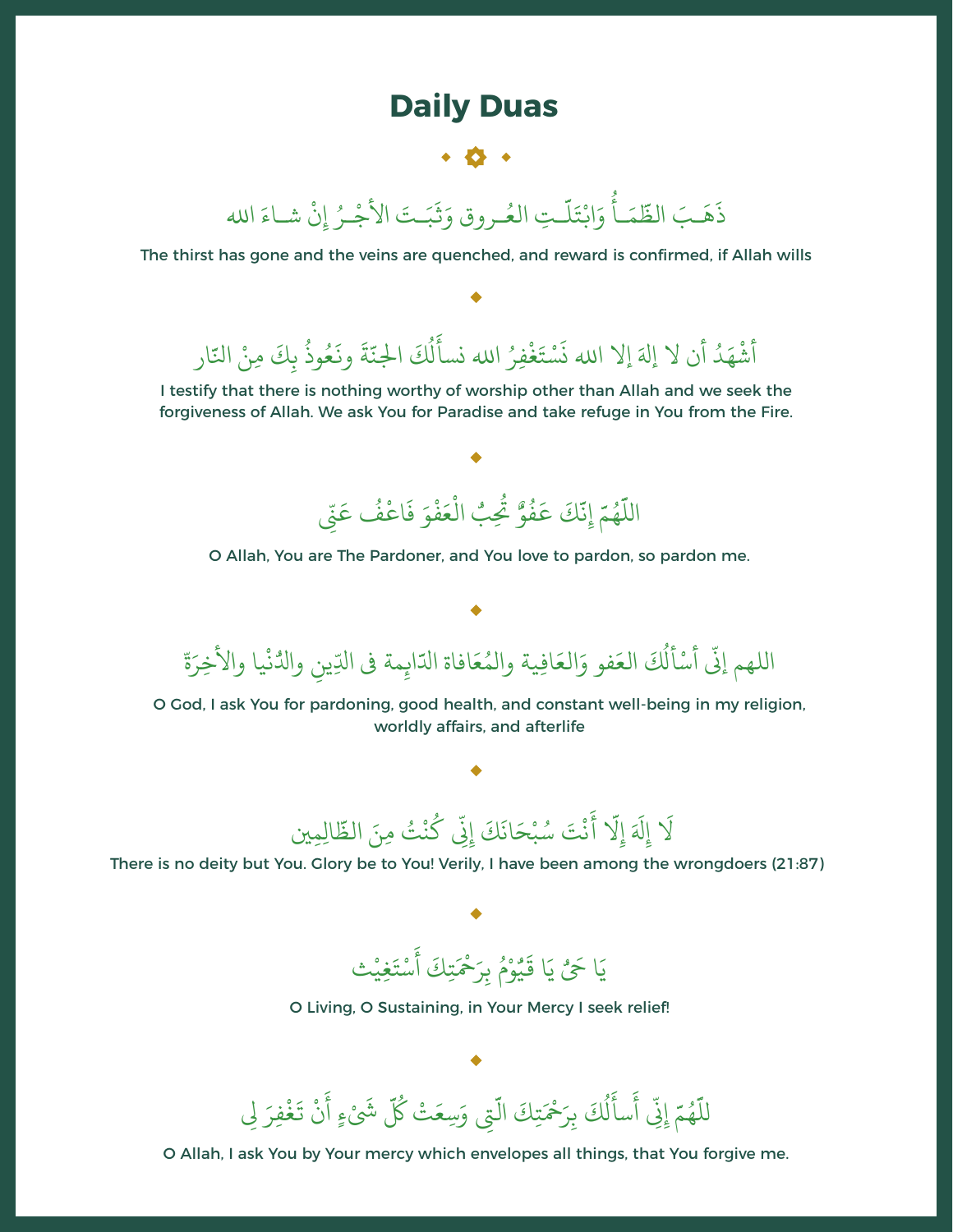## **Daily Duas**

### $\bullet$   $\bullet$   $\bullet$

### رَبّنا ءاتِنا فِي الدُّنيا حَسَنَةً وَفِي الءاخِرَةِ حَسَنَةً وَقِنا عَذابَ النّارِ **ا ا** ََ **ا ا** َّ **ا**

 $\overline{\phantom{a}}$ 

ِ

Our Lord! Grant us good in this world and good in the hereafter, and save us from the chastisement of the fire.

> اللَّهُمَّ إِنِّي أَسْأَلُكَ الْجُنَّةَ وَأَعُوذُ بِكَ مِنَ النّارِ َِّ بِ **ا** أ َ َّ َ ا بالمسلمان المسلمان المسلمان المسلمان المسلمان المسلمان المسلمان المسلمان المسلمان المسلمان المسلمان المسلمان<br>المسلمان المسلمان المسلمان المسلمان المسلمان المسلمان المسلمان المسلمان المسلمان المسلمان المسلمان المسلمان ال المستقبل المستقبل المستقبل المستقبل المستقبل المستقبل المستقبل المستقبل المستقبل المستقبل المستقبل المستقبل ال<br>المستقبل المستقبل المستقبل المستقبل المستقبل المستقبل المستقبل المستقبل المستقبل المستقبل المستقبل المستقبل ال � َ **الله المسلمان المسلمان المسلمان المسلمان المسلمان المسلمان المسلمان المسلمان المسلمان المسلمان المسلمان المسل ا** َّ

O Allah, I ask You for Paradise and seek Your protection from the Fire.

### رَبِّ ابْنِ لِى عِندَكَ بَيْتًا فِى الْجَنّةِ َّ َ ا بالمسلمان المسلمان المسلمان المسلمان المسلمان المسلمان المسلمان المسلمان المسلمان المسلمان المسلمان المسلمان<br>المسلمان المسلمان المسلمان المسلمان المسلمان المسلمان المسلمان المسلمان المسلمان المسلمان المسلمان المسلمان ال **ا**<br>ا ֧֦֧֦֧֦֧֦֧֦֧֦֧֦֧֦֧֦֧֘֒֝֝֝֝֝֬<u>֦֖֚</u><br>֧֪֧֝ َ **ا**

My Lord! Build for me a home with You in Paradise.

ُ ةً إِنَّكَ أَنْتَ الْوَهَابُ ֧֦֧֦֧֦֧֚֚֝<u>֓</u> رَبّنَا لَا تُزِغْ قُلُوبَنَا بَعْدَ إِذْ هَدَيْتَنَا وَهَبْ لَنَا مِنْ لَدُنْكَ رَحْمَ ؚ<br>ۣ **ا** َ**ا ا الله على المناسب المناسب المناسب المناسب المناسب المناسب المناسب المناسب المناسب المناسب المناسب المناسب المن** َ **ا ا** المستقبل المستقبل المستقبل المستقبل المستقبل المستقبل المستقبل المستقبل المستقبل المستقبل المستقبل المستقبل ال<br>المستقبل المستقبل المستقبل المستقبل المستقبل المستقبل المستقبل المستقبل المستقبل المستقبل المستقبل المستقبل ال ُ ؚ<br>֧֧֖֧֝֟֟֓֝֟֟֓֕֝֟֓֝֬֟֩֩֟֓<u>֚</u> ُ َّ **ا** 

Our Lord! Let not our hearts deviate (from the truth) after You have guided us, and grant us mercy from You. Truly, You are the Bestower.

### اللَّهُمَّ إِنِّي أَسْأَلُكَ الْعَفْوَ وَالْعَافِيَةَ فِي الدُّنْيَا وَالآخِرَةِ **ا** َا<br>ا ֧֚֝֟֟֓֕֝֟֟֟֓֝֬֝֓֝֬֝֓֝֬֝֬֝֬֝֬֝֬֝֓֝֬֝֟֓֝֬֝֬֝ **ا** َ ُ � ؚ<br>ا ؚ<br>֧֖֧֦֧֦֧֦֦֧֧֦֧֦֧֦֧֦֧֝֟֩֟֓֟֓֕֓֕֝֬֝֟֓֝֬֟֩֓֝֬֝֬֟֩֓֝֬֝֬֟֩֓<br>֧֝ َ َّ

۰

O Allah, I ask You for forgiveness and well-being in this world and in the Hereafter.



Our Lord! Accept from us: For Thou art the All-Hearing, the All-knowing.



Our Lord, and accept my supplication.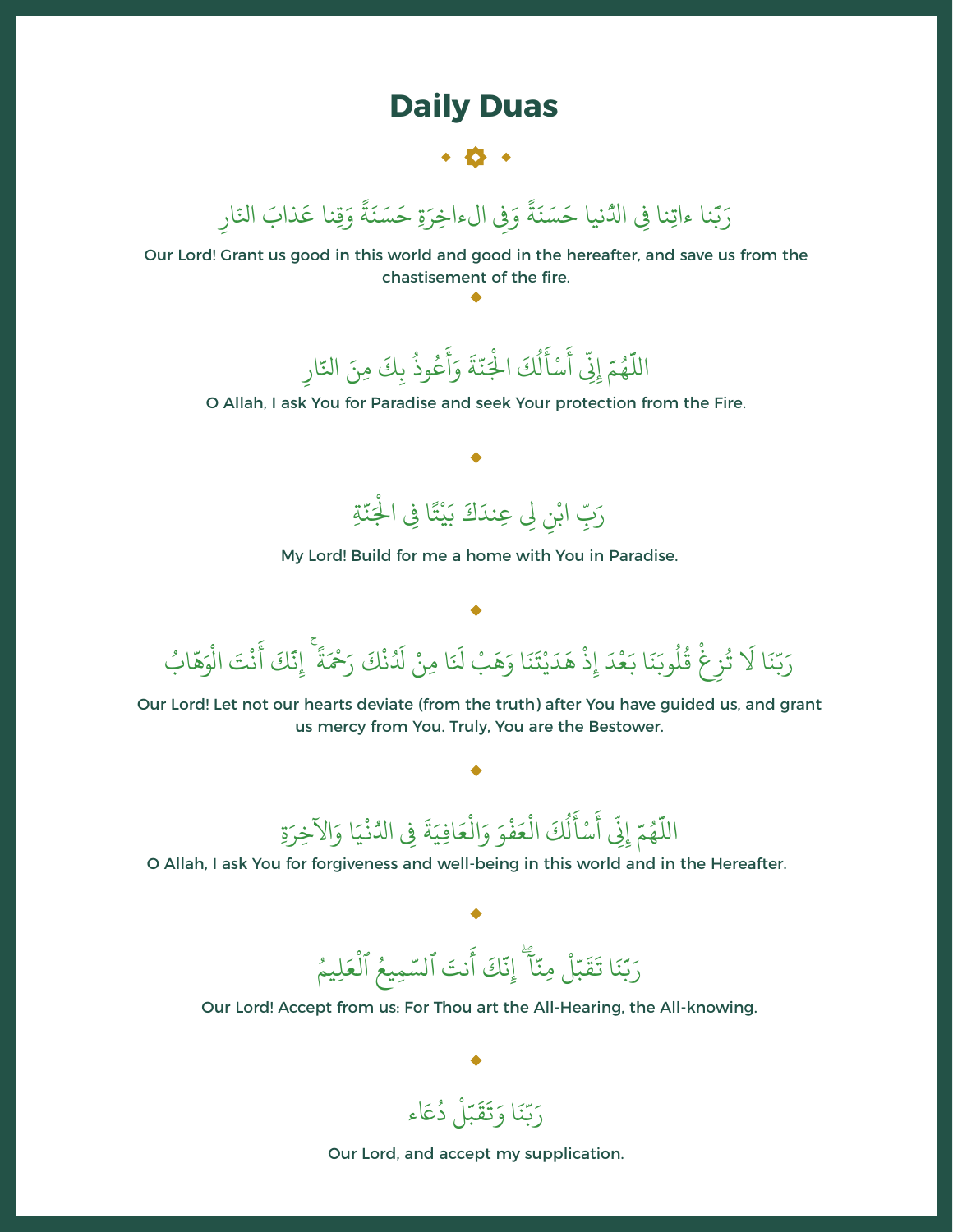## **3 Powerful Habits**

*What do you want to accomplish this Ramadan?*



Two raka'at before the two Fardh of Fajr have unimaginable benefits for this world and the next.

**The Prophet said, "The two raka'at before the dawn (fajr) prayer are dearer to me than the entire world." - Muslim**

### HABIT #2 **Read Quran Daily**

Try to spend at least a few minutes reciting the Quran everyday. Recite at least 1 ayah with translation. Think about what Allah (SWT) is telling you and reflect.

**Ibn Taymiyah said, "Whoever contemplates the Qur'an seeking guidance from it, the path of truth will be made clear for him."** 

### HABIT #3 **Daily Dhikr and Dua**

Every day, set aside some time to make dua. Break this up into prophetic duas and dhikr as well as personal duas. Use this time to really connect with Allah (SWT).

### How are you going to acheive this?

### How are you going to acheive this?

How are you going to acheive this?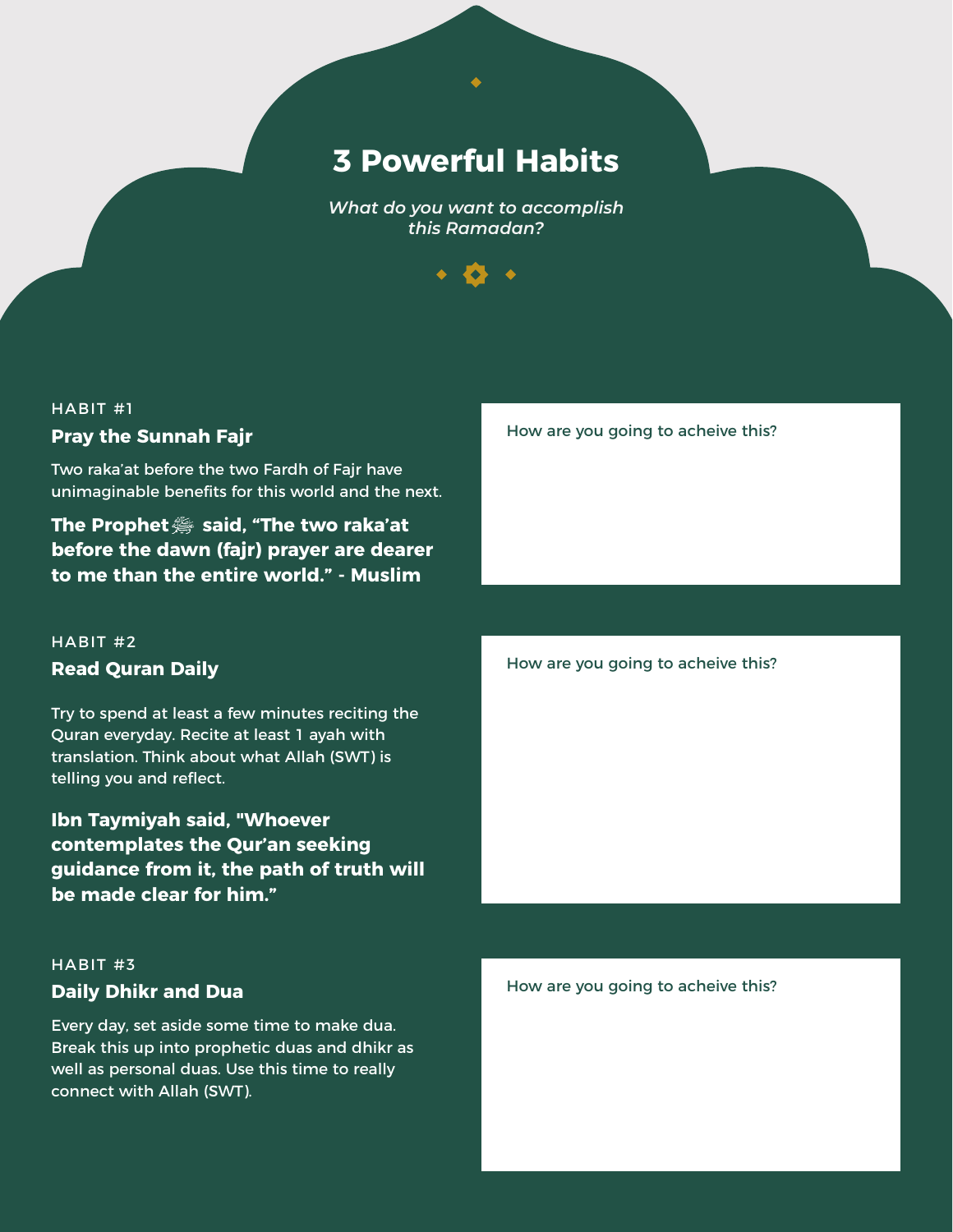## **This Ramadan's goals**

*What do you want to accomplish this Ramadan?*



Focus

### Last 10 days goals and the state of the How to achieve your goals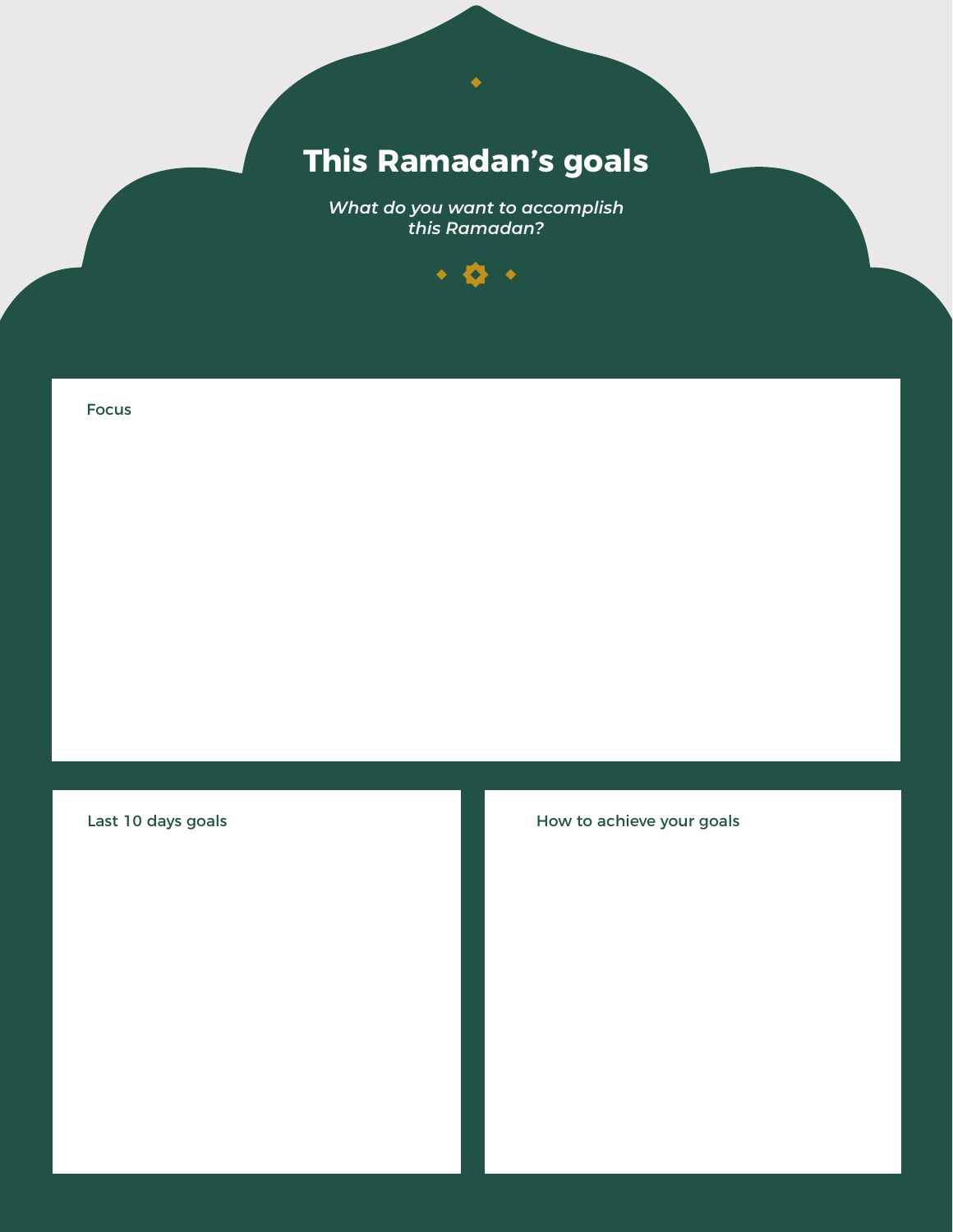## **Ramadan Monthly Planner**

| $\mathbf 1$               | $\overline{2}$ | $\overline{\mathbf{3}}$   | 4                                                     |
|---------------------------|----------------|---------------------------|-------------------------------------------------------|
| Welcome<br>Ramadan!       |                |                           |                                                       |
| $\mathbf{9}$              | $10$           | 11                        | $12$                                                  |
| 17                        | 18             | 19                        | 20<br>The best<br>10 days<br>Start of<br>Last 10 Days |
| 25                        | 26             | 27                        | 28                                                    |
| Night of<br><b>Decree</b> |                | Night of<br><b>Decree</b> |                                                       |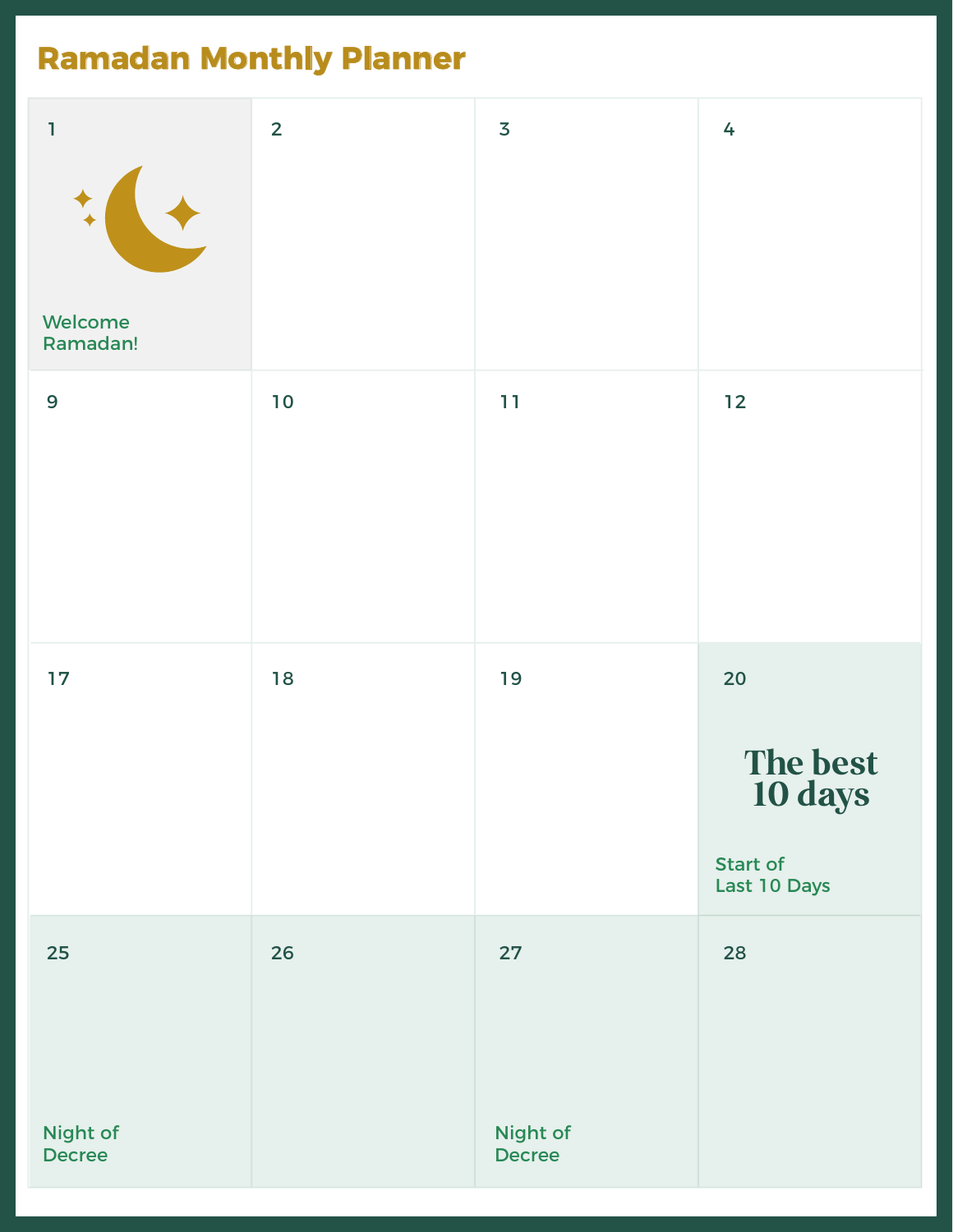| 5                         | $6\phantom{1}6$            | $\overline{7}$            | 8  |
|---------------------------|----------------------------|---------------------------|----|
|                           |                            |                           |    |
| 13                        | 14                         | 15                        | 16 |
|                           | You got<br>this!           |                           |    |
|                           | <b>Halfway</b><br>Ramadan! |                           |    |
| 21                        | 22                         | 23                        | 24 |
|                           |                            |                           |    |
| Night of<br><b>Decree</b> |                            | Night of<br><b>Decree</b> |    |
| 29                        | 30                         |                           |    |
|                           | Eid<br><b>Mubarak</b>      |                           |    |
| Night of<br><b>Decree</b> |                            |                           |    |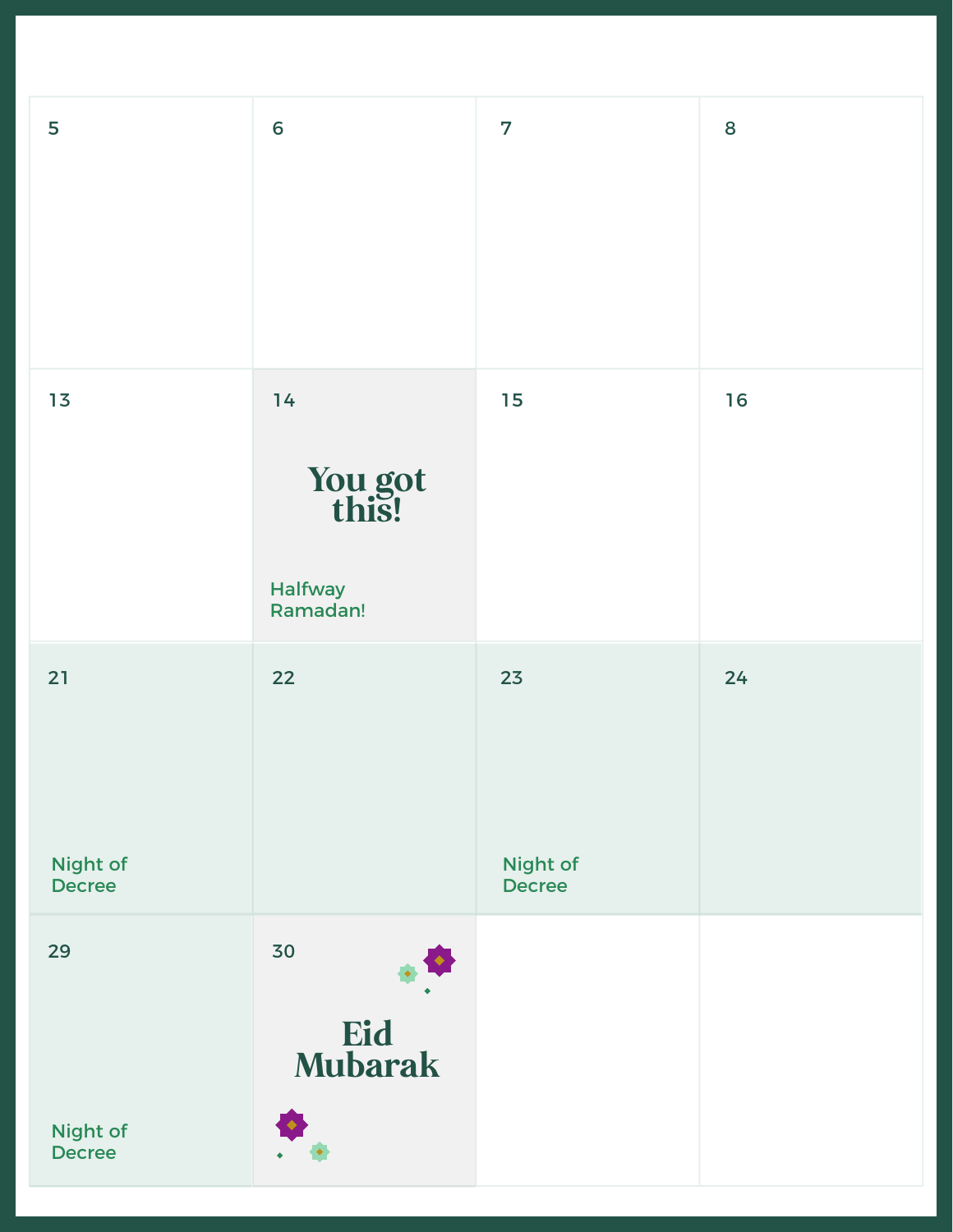When the month of **Ramadan** starts, the **gates of the heaven are opened** and **the gates of Hell are closed** and the **devils are chained.** 

SAHIH BUKHARI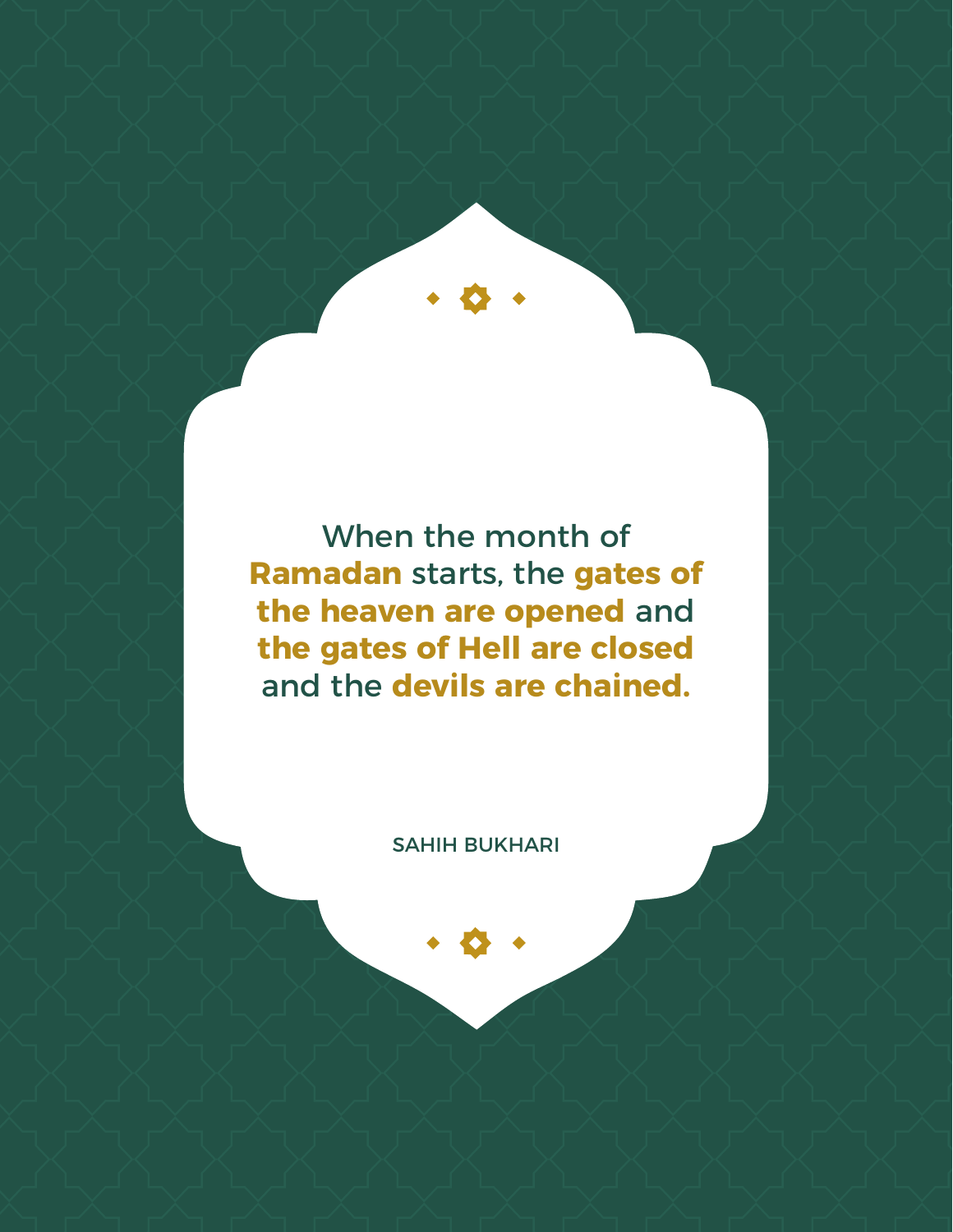## **The first 10 days goals**

 $\blacklozenge$ 

*What do you want to accomplish the first 10 Days of Ramadan?*



First 10 days goals

How to achieve your goals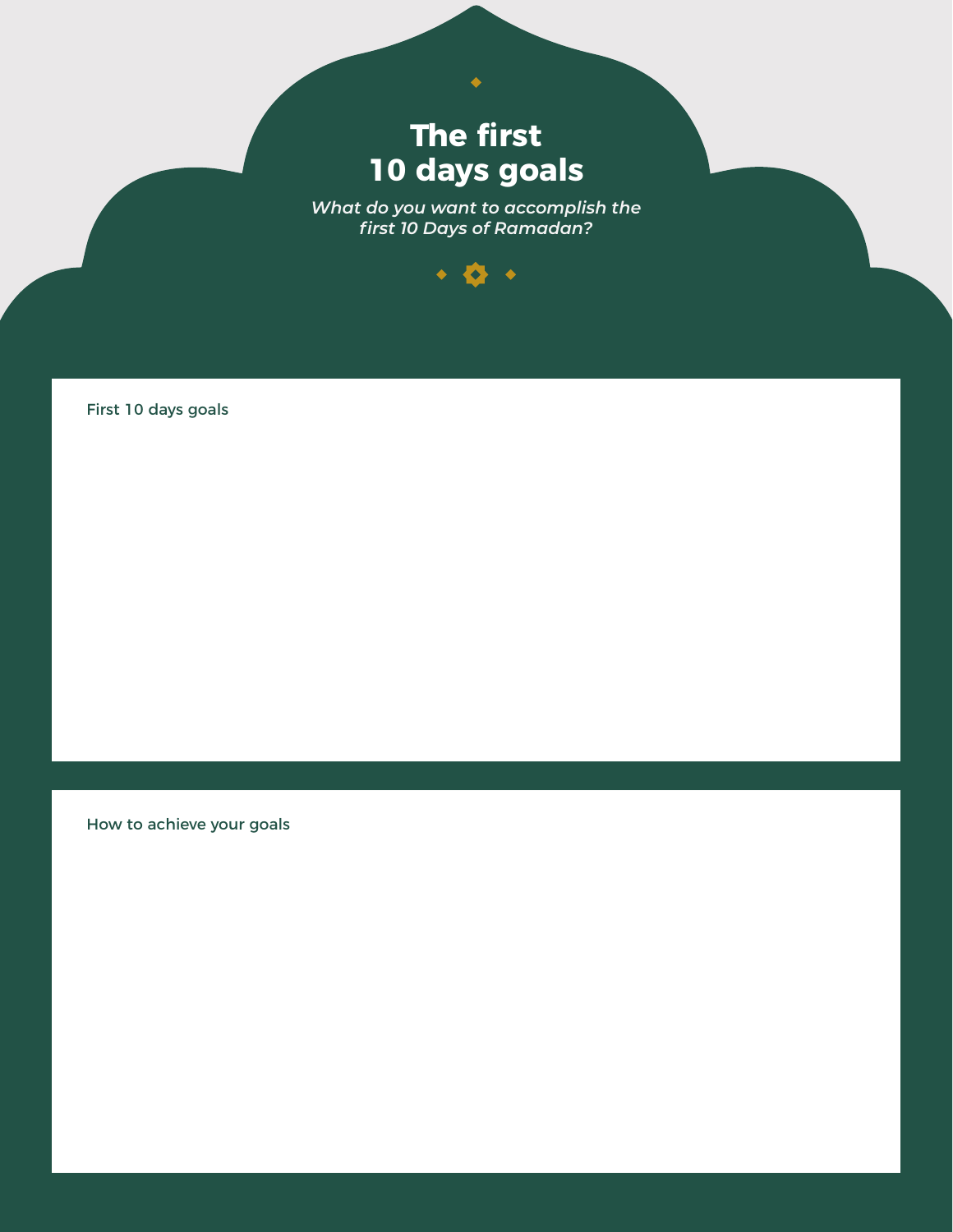



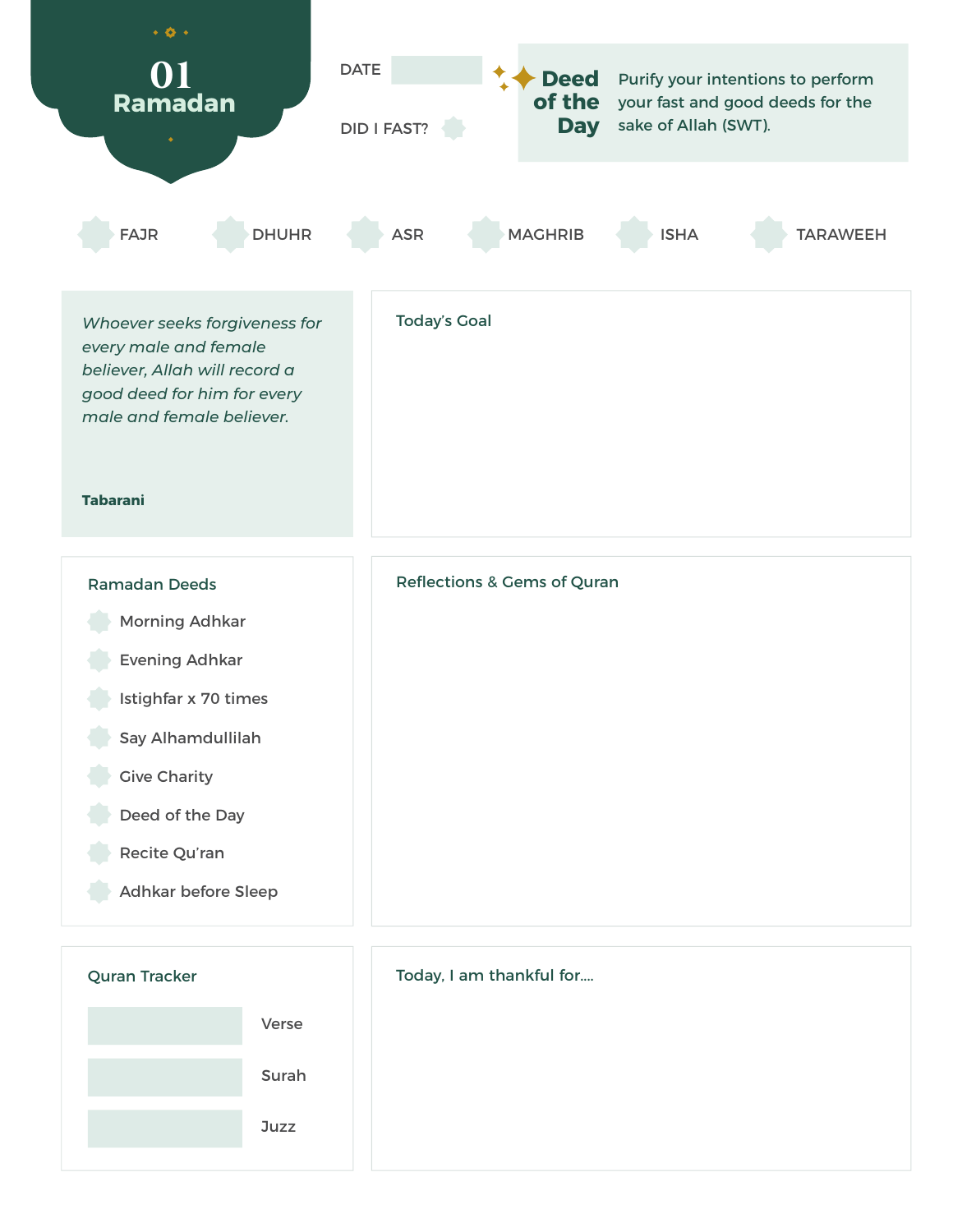



| Today, I am thankful for |  |  |
|--------------------------|--|--|
|                          |  |  |
|                          |  |  |
|                          |  |  |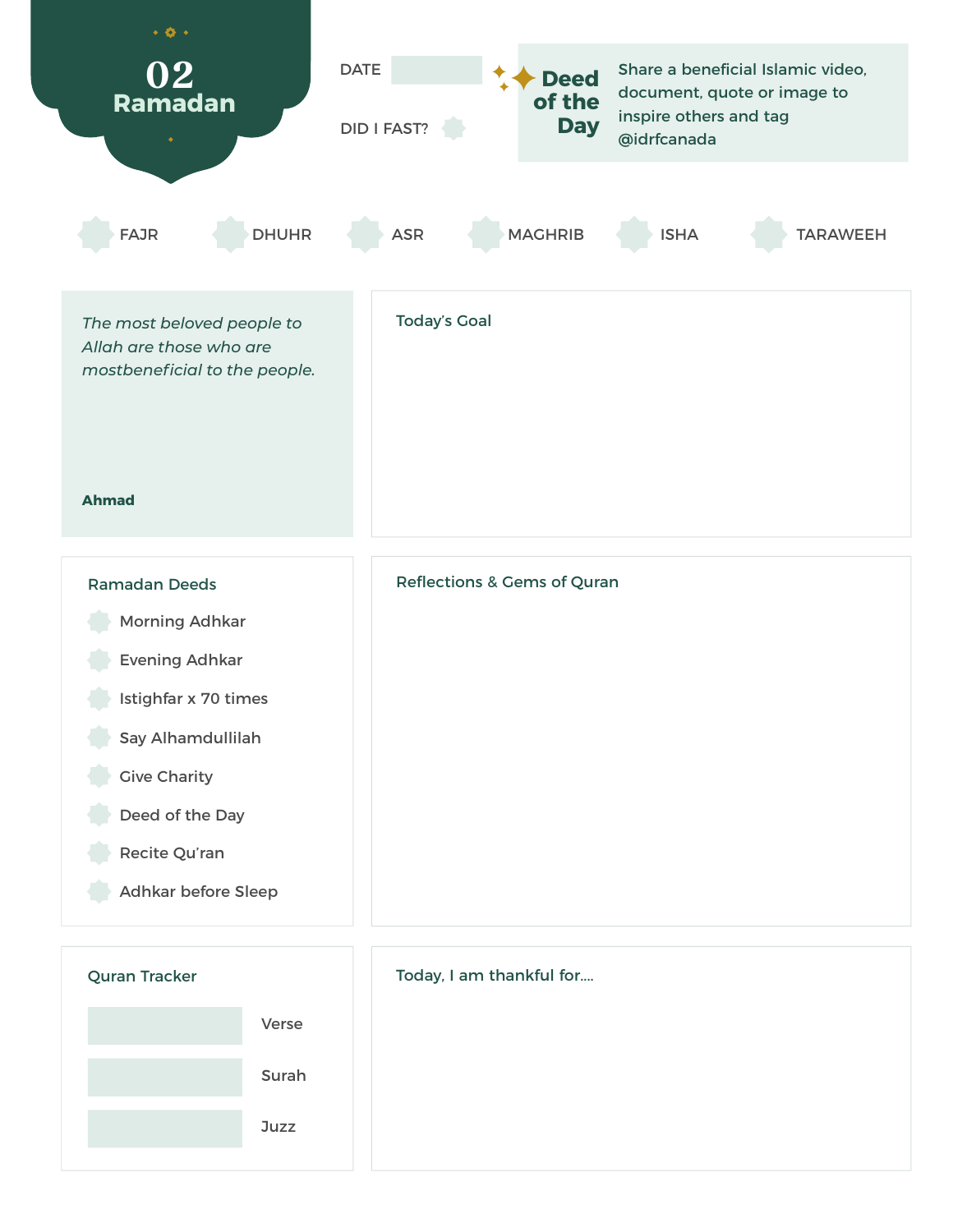



| Today, I am thankful for |  |
|--------------------------|--|
|                          |  |
|                          |  |
|                          |  |
|                          |  |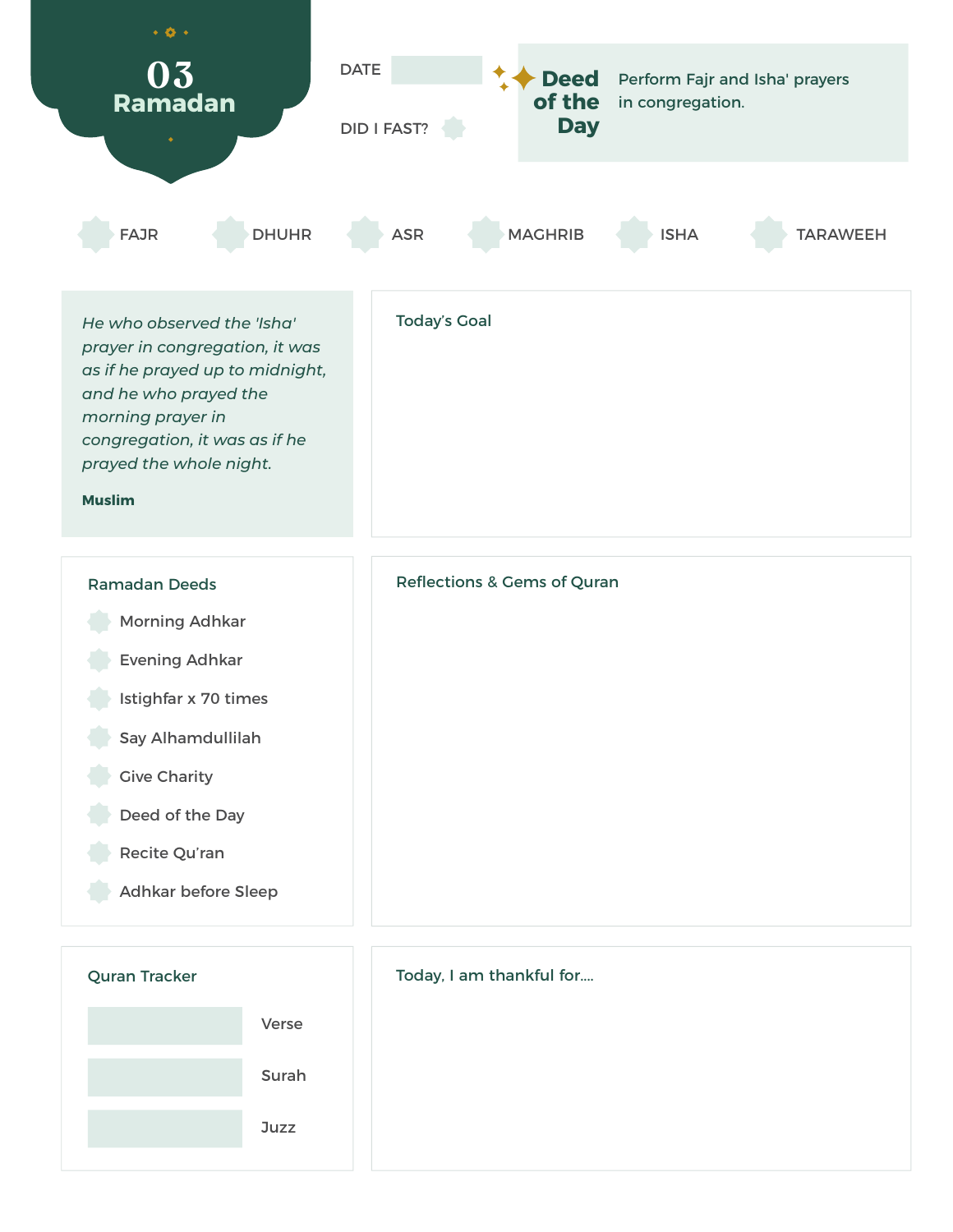



| Today, I am thankful for |  |  |
|--------------------------|--|--|
|                          |  |  |
|                          |  |  |
|                          |  |  |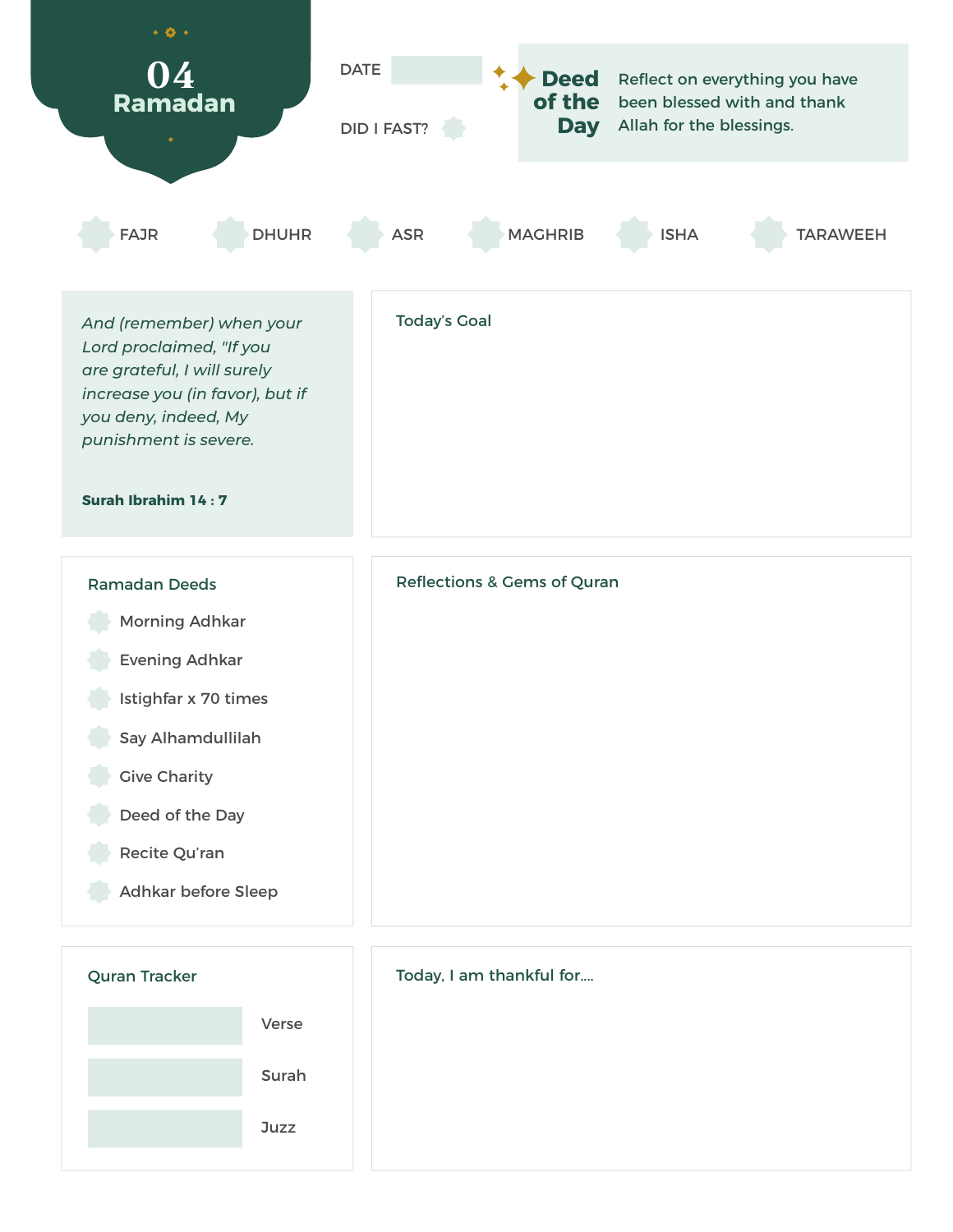



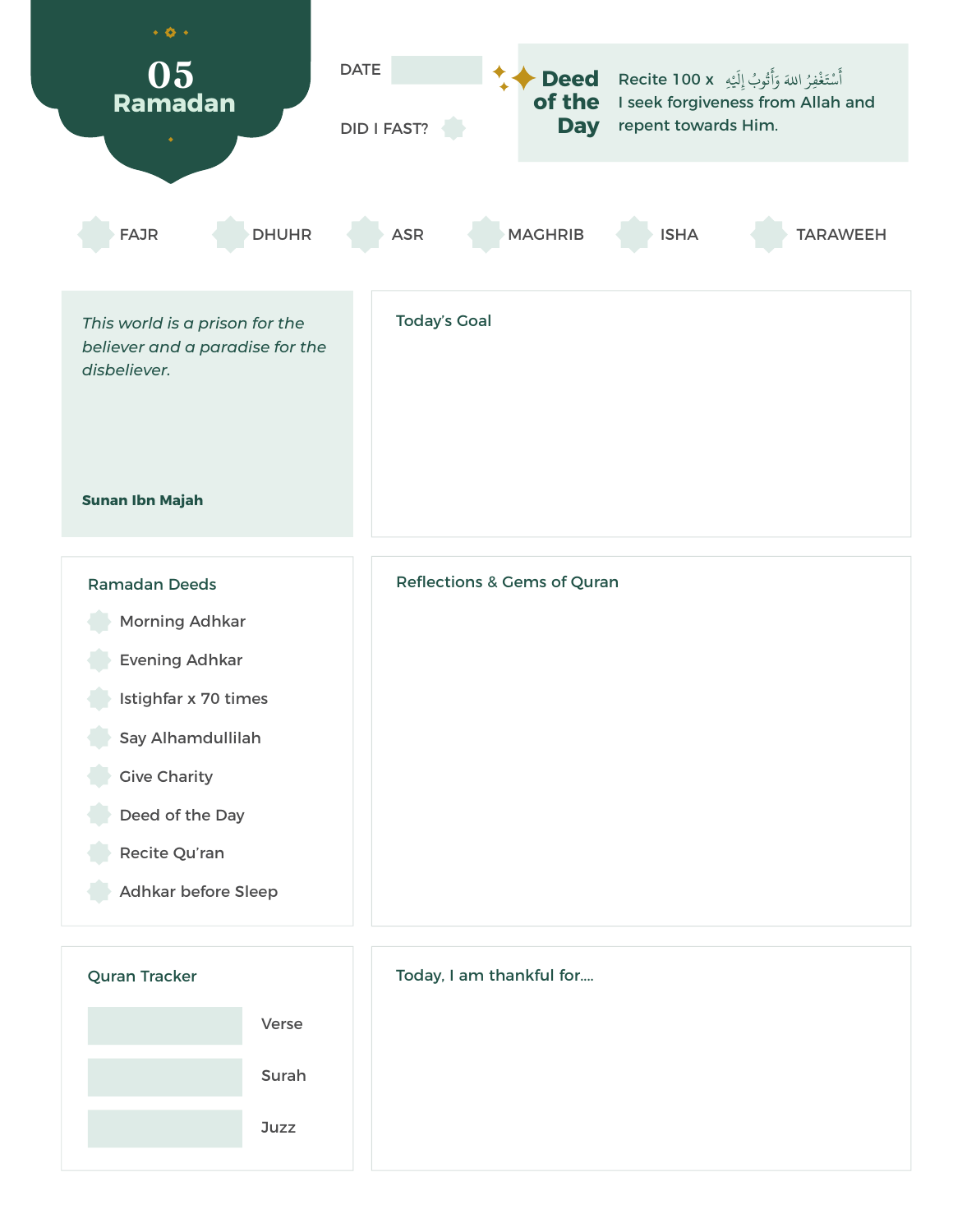



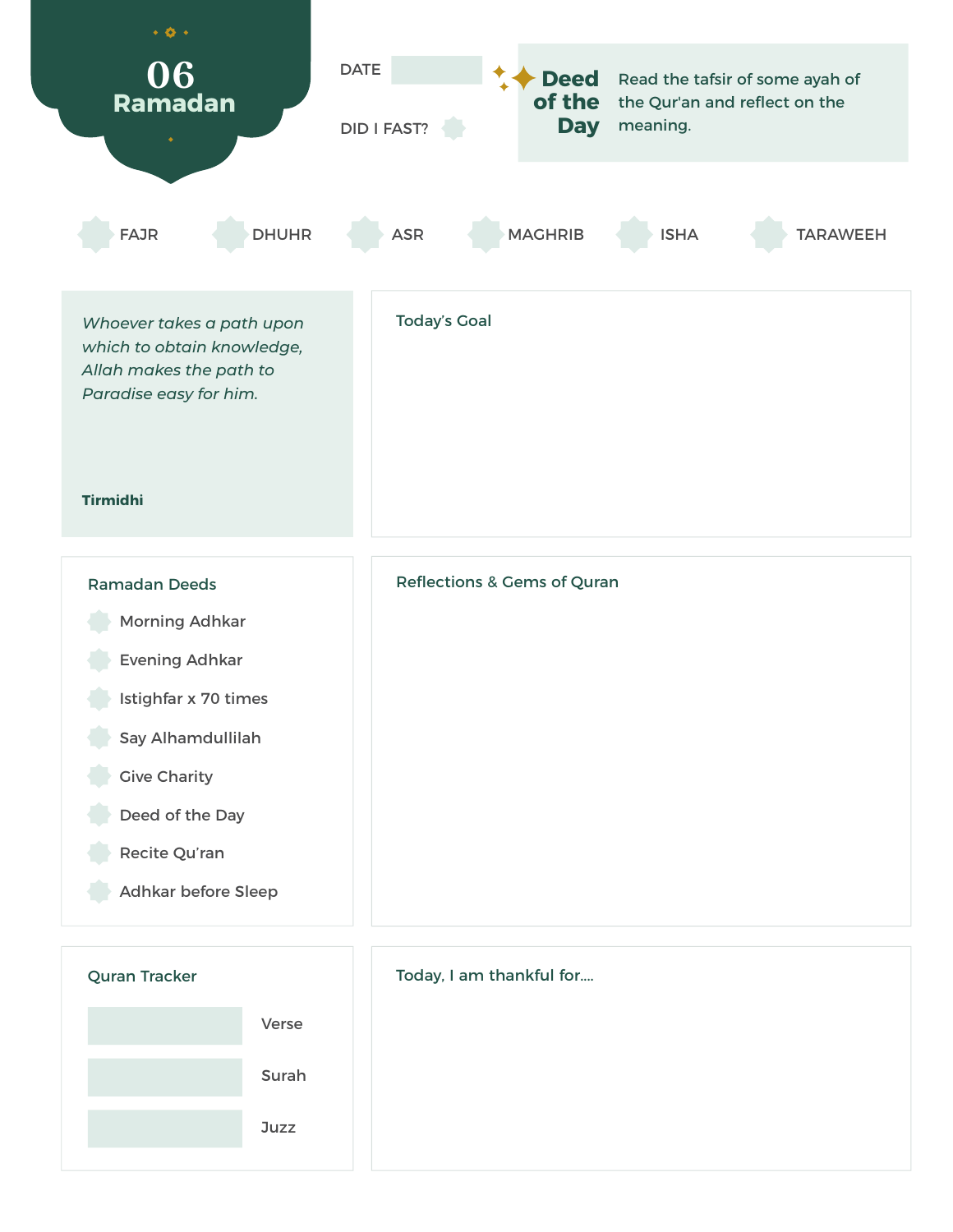



| Today, I am thankful for |  |
|--------------------------|--|
|                          |  |
|                          |  |
|                          |  |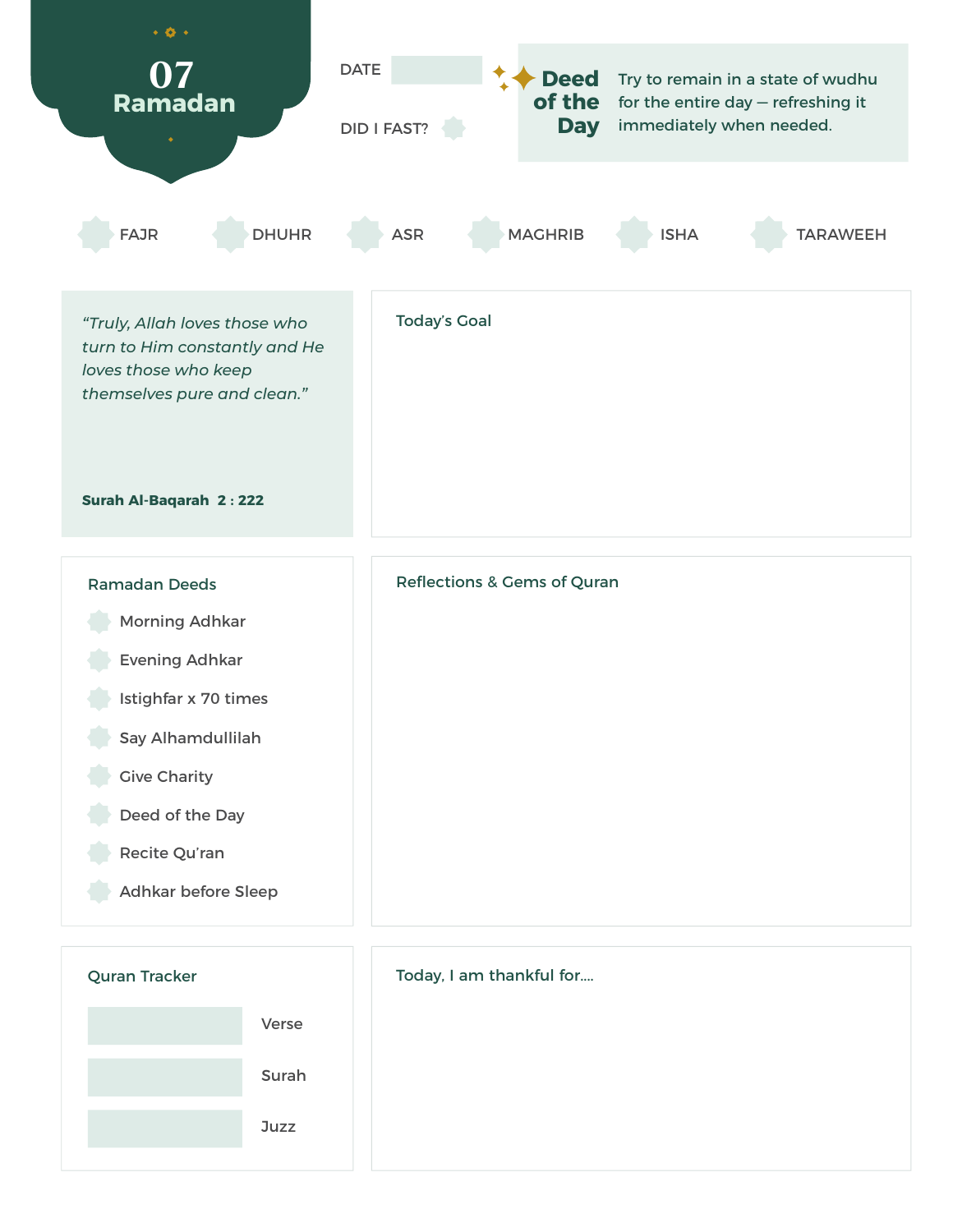



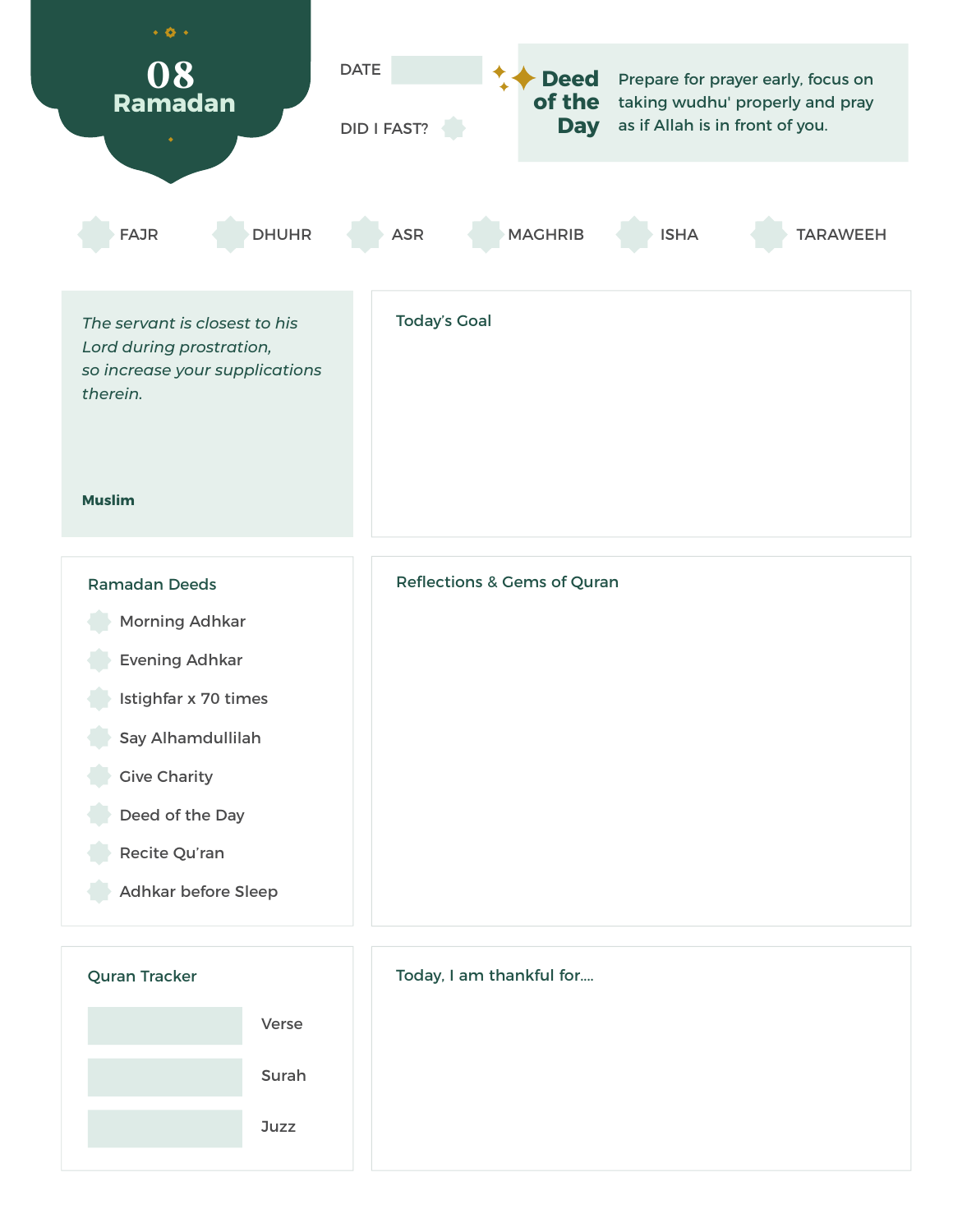



| Today, I am thankful for |  |
|--------------------------|--|
|                          |  |
|                          |  |
|                          |  |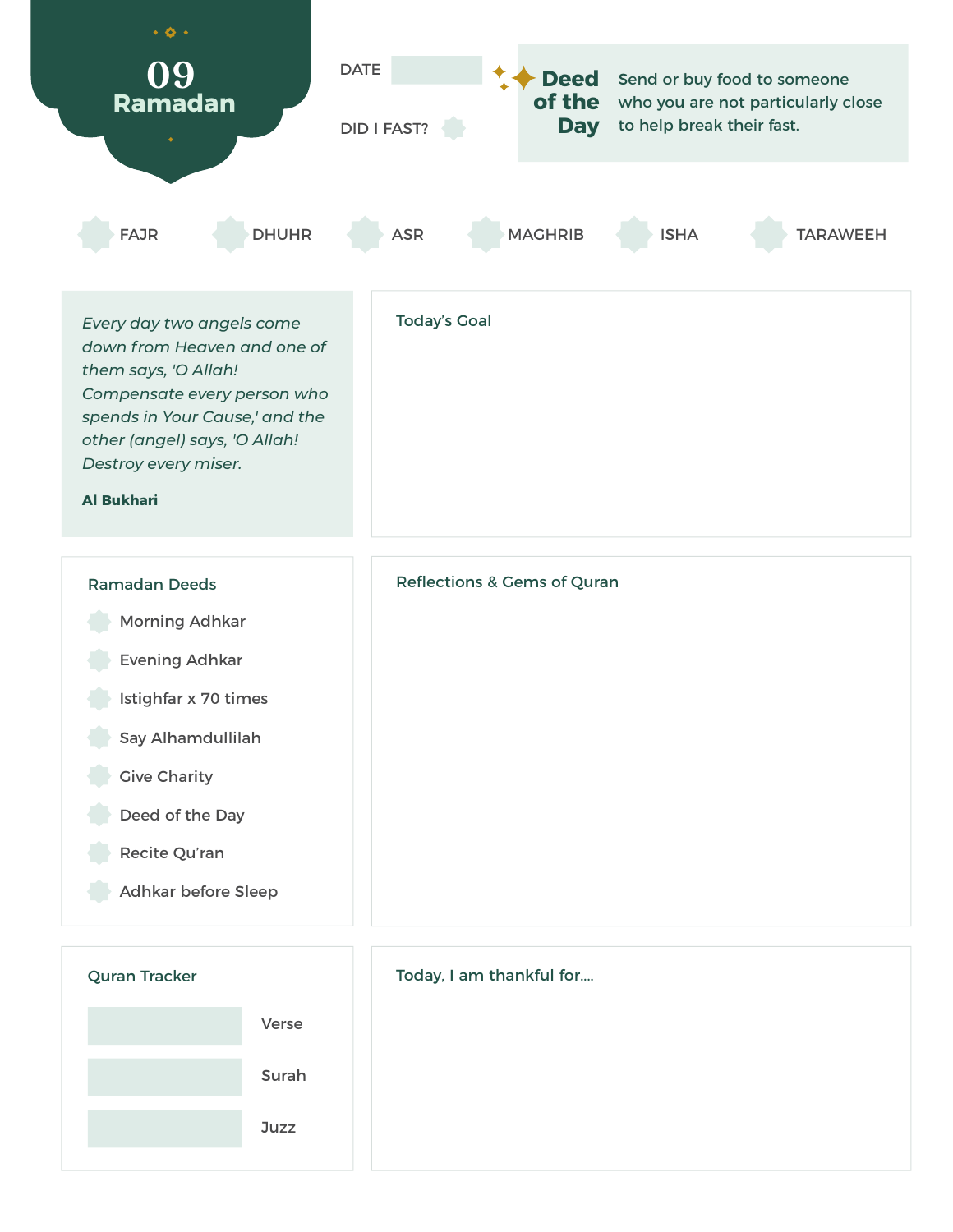



| Today, I am thankful for |  |
|--------------------------|--|
|                          |  |
|                          |  |
|                          |  |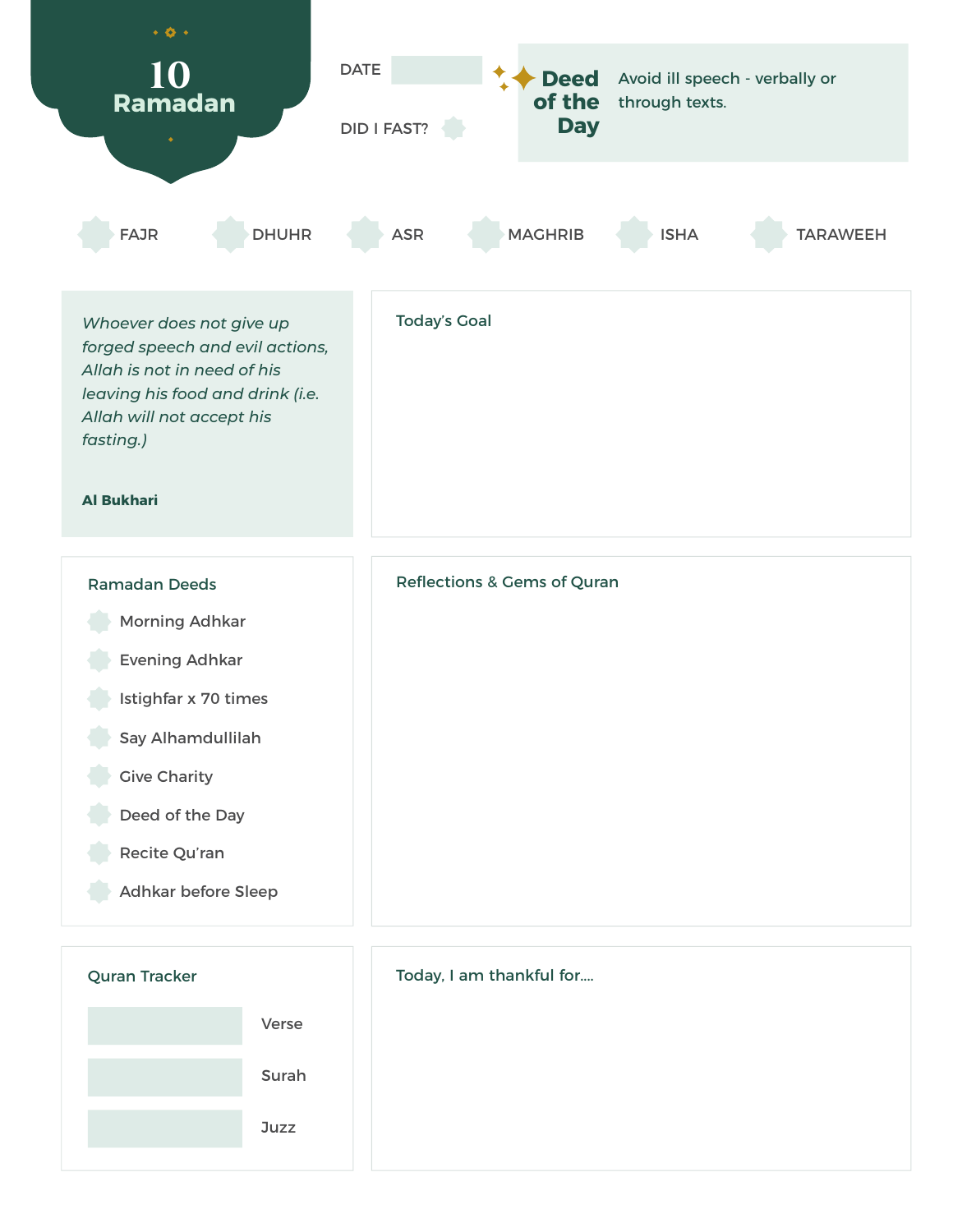Every good deed of Adam's son is for him except **fasting; it is for Me. And I shall reward (the fasting person) for it.'** Verily, the smell of the mouth of a fasting person is better to Allah than the smell of musk.

PROPHET MUHAMMAD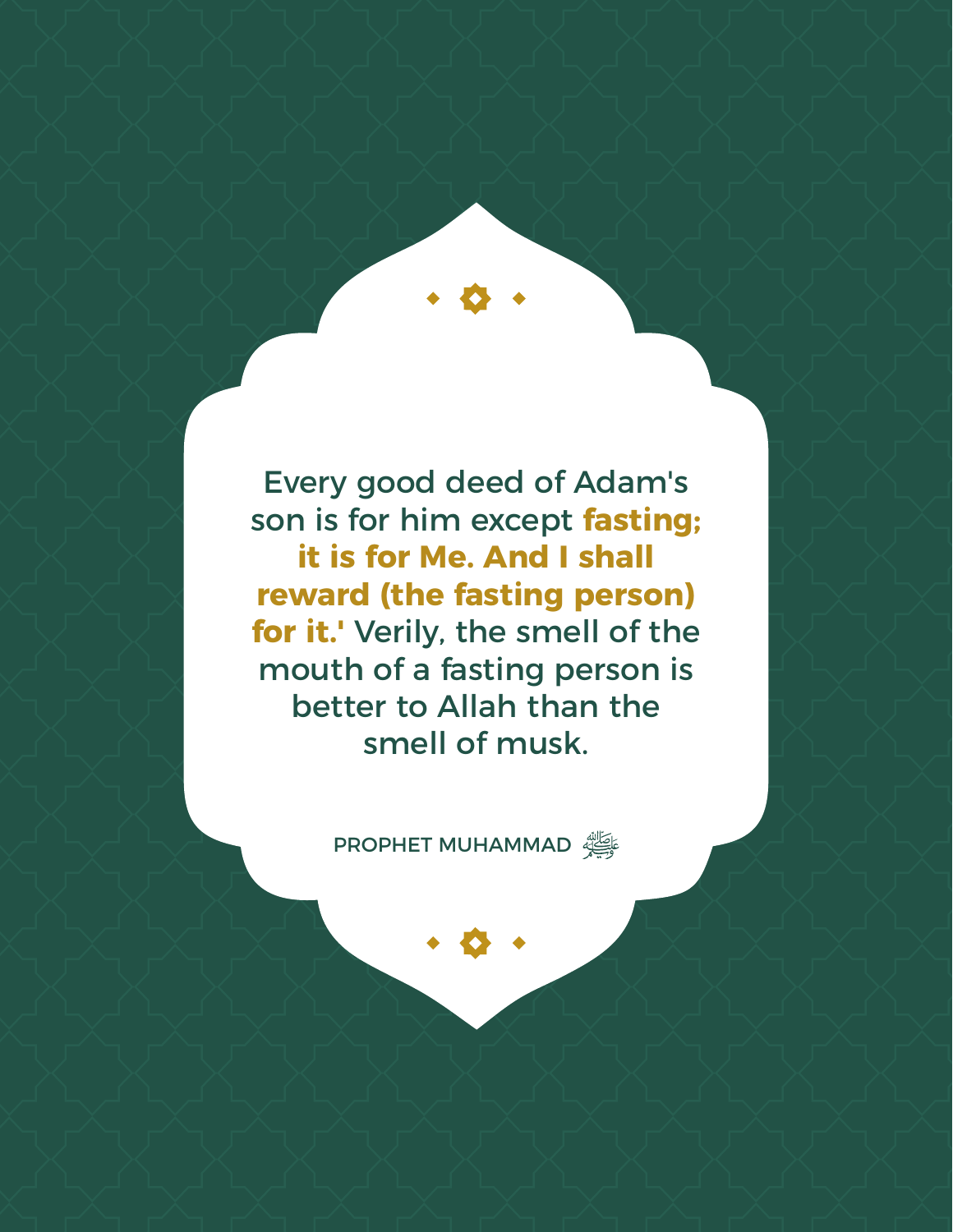## **The first 10 days goals**

*Take a moment to reflect on your achievements*

YES NO

Did you complete your first 10 days goals?

Top three things I've accomplished in the first 10 days of Ramadan

How do I feel about my goals?

What have I learned?

What can I do to make my Ramadan better?

How close do I feel to my Lord? VERY CLOSE CLOSE STILL TRYING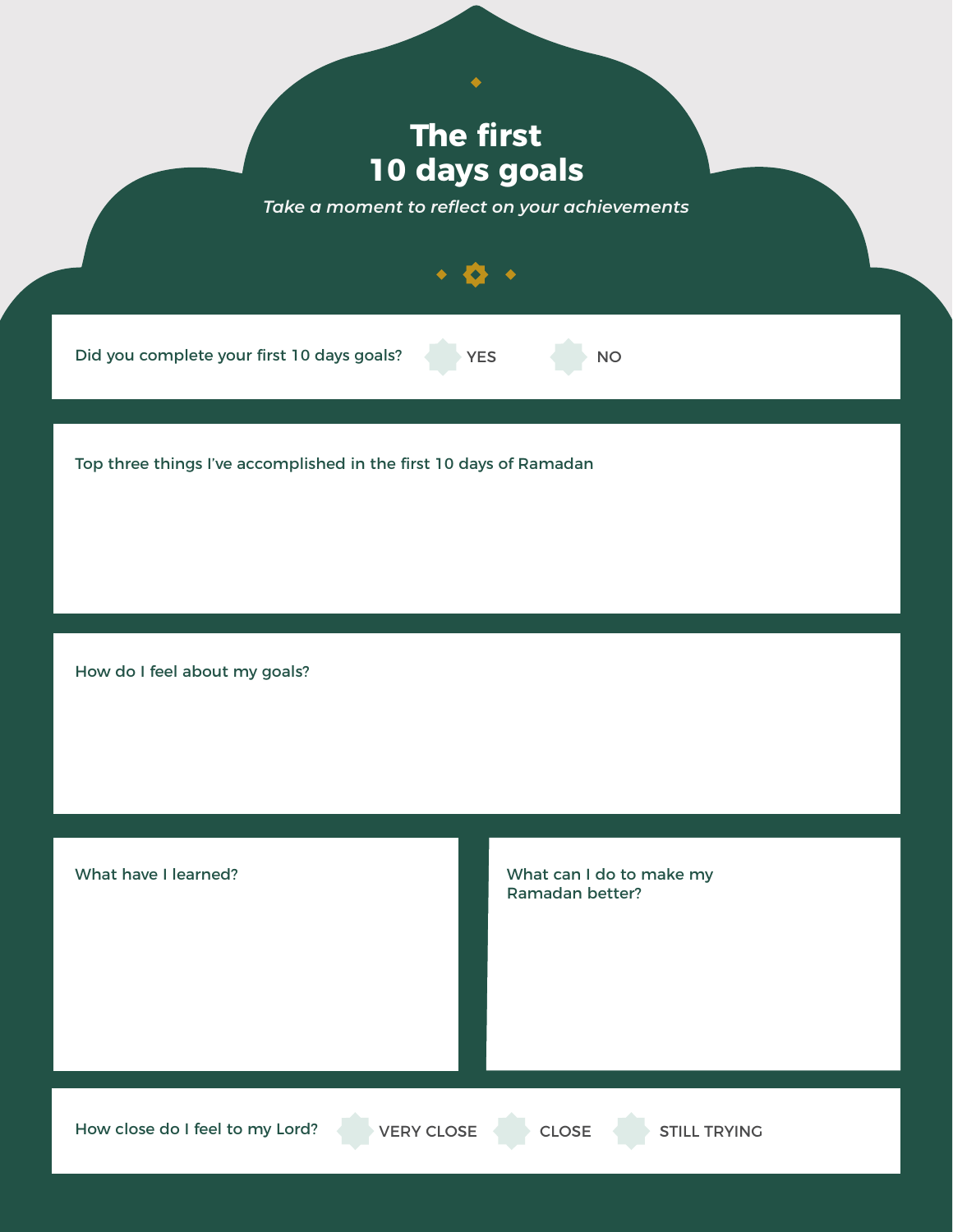The **best of people** are those that **bring the most benefit** to the rest of **mankind.**

PROPHET MUHAMMAD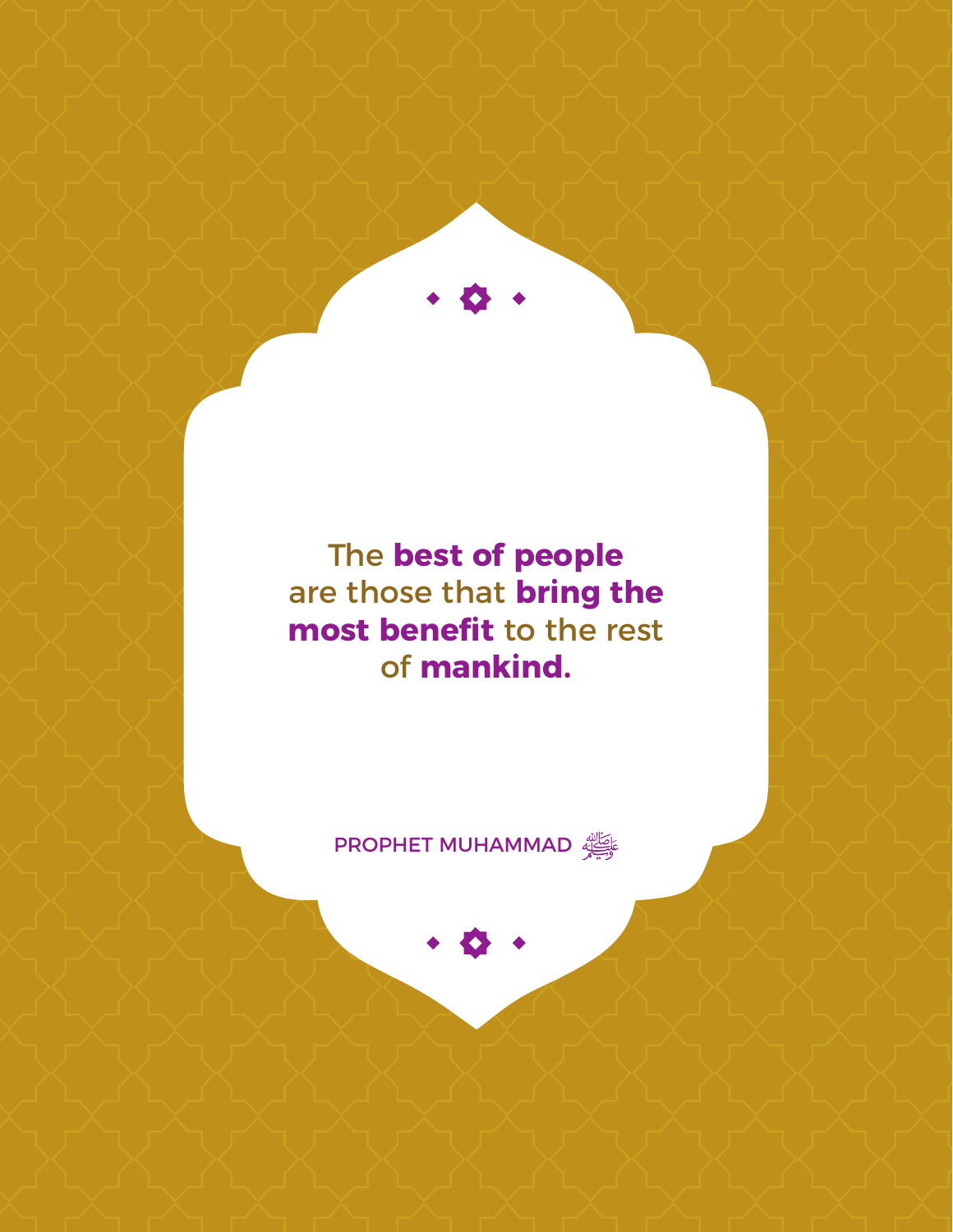## **The second 10 days goals**

 $\blacklozenge$ 

*Make your second 10 days goals better than the first*



Second 10 days goals

How to achieve your goals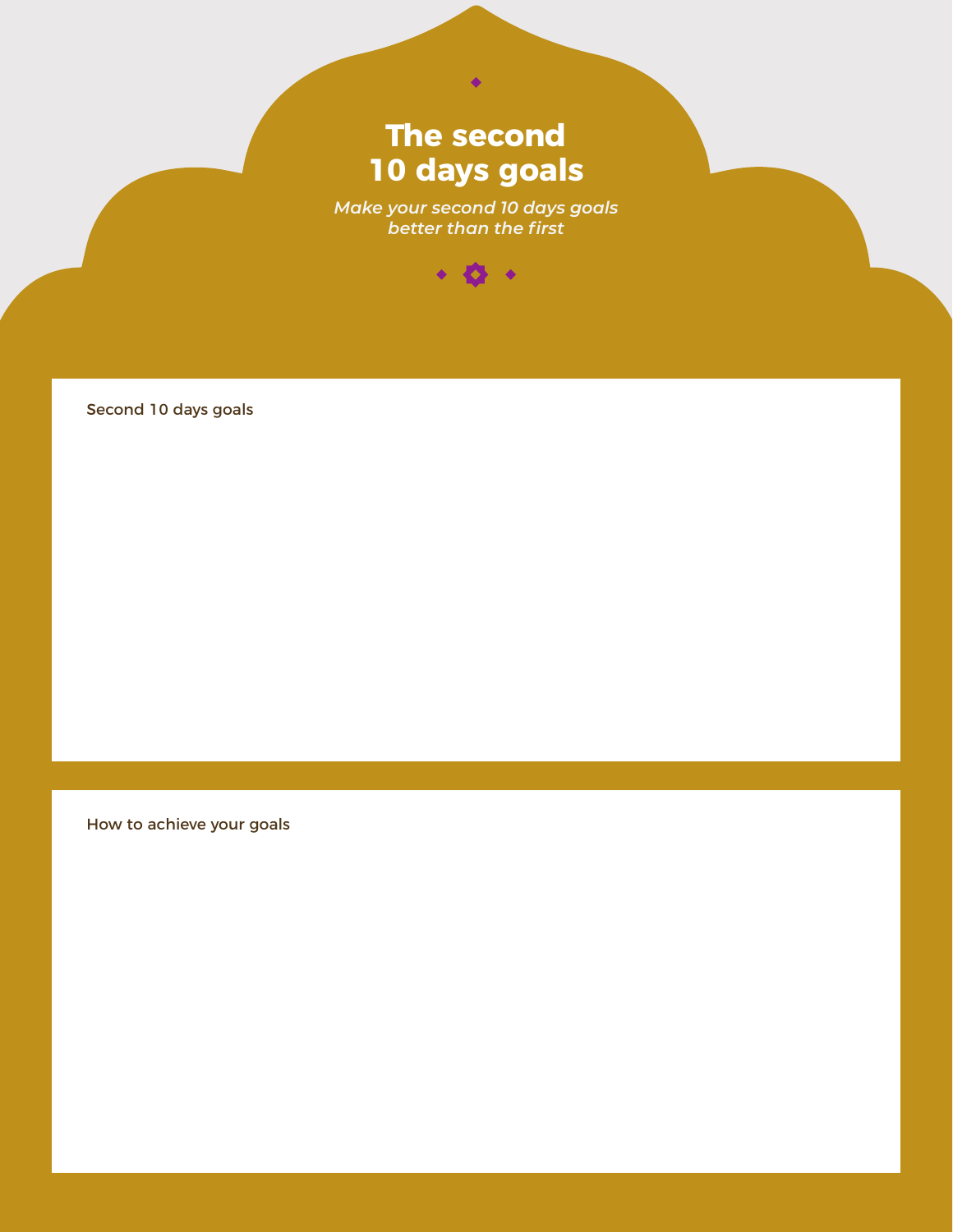

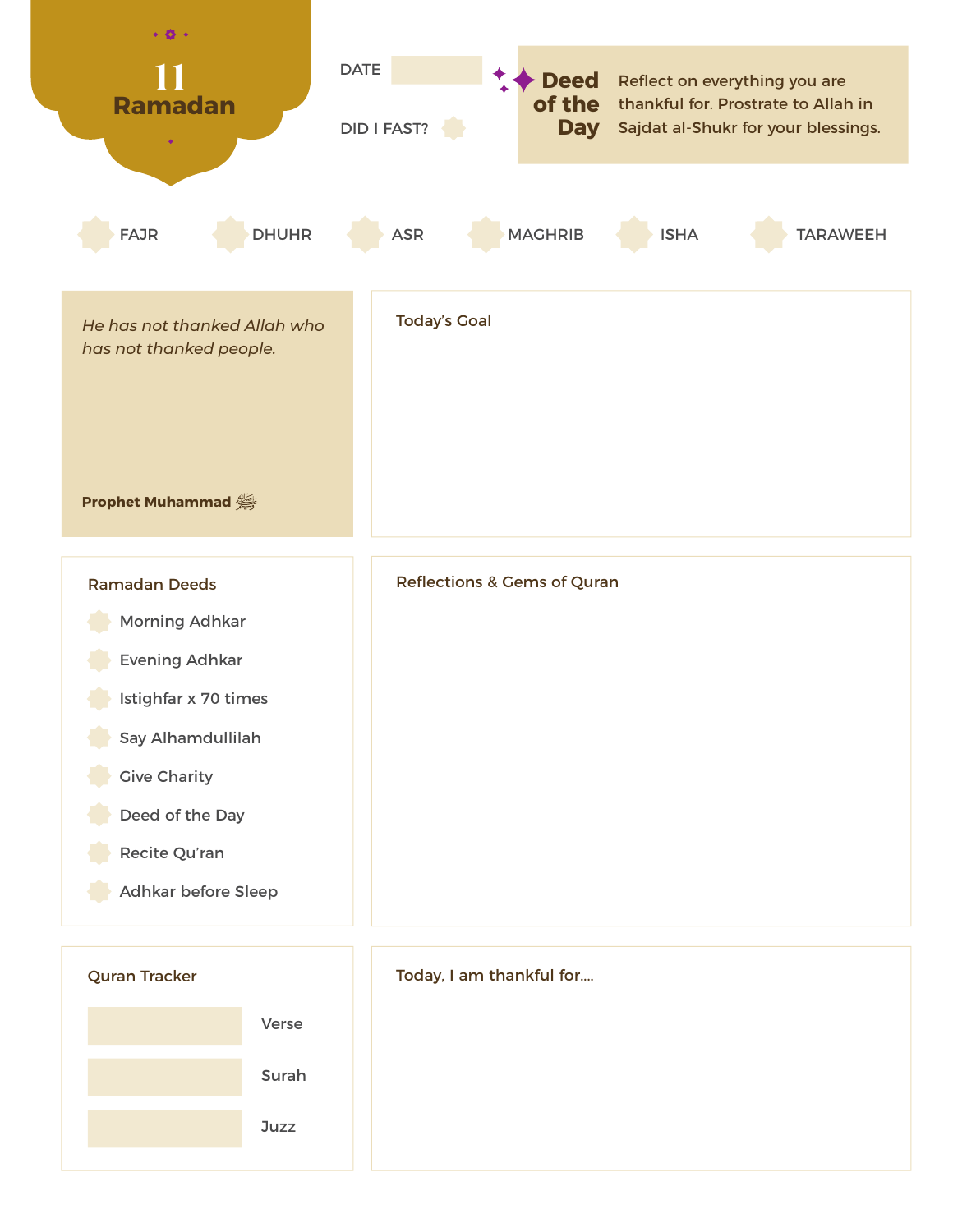

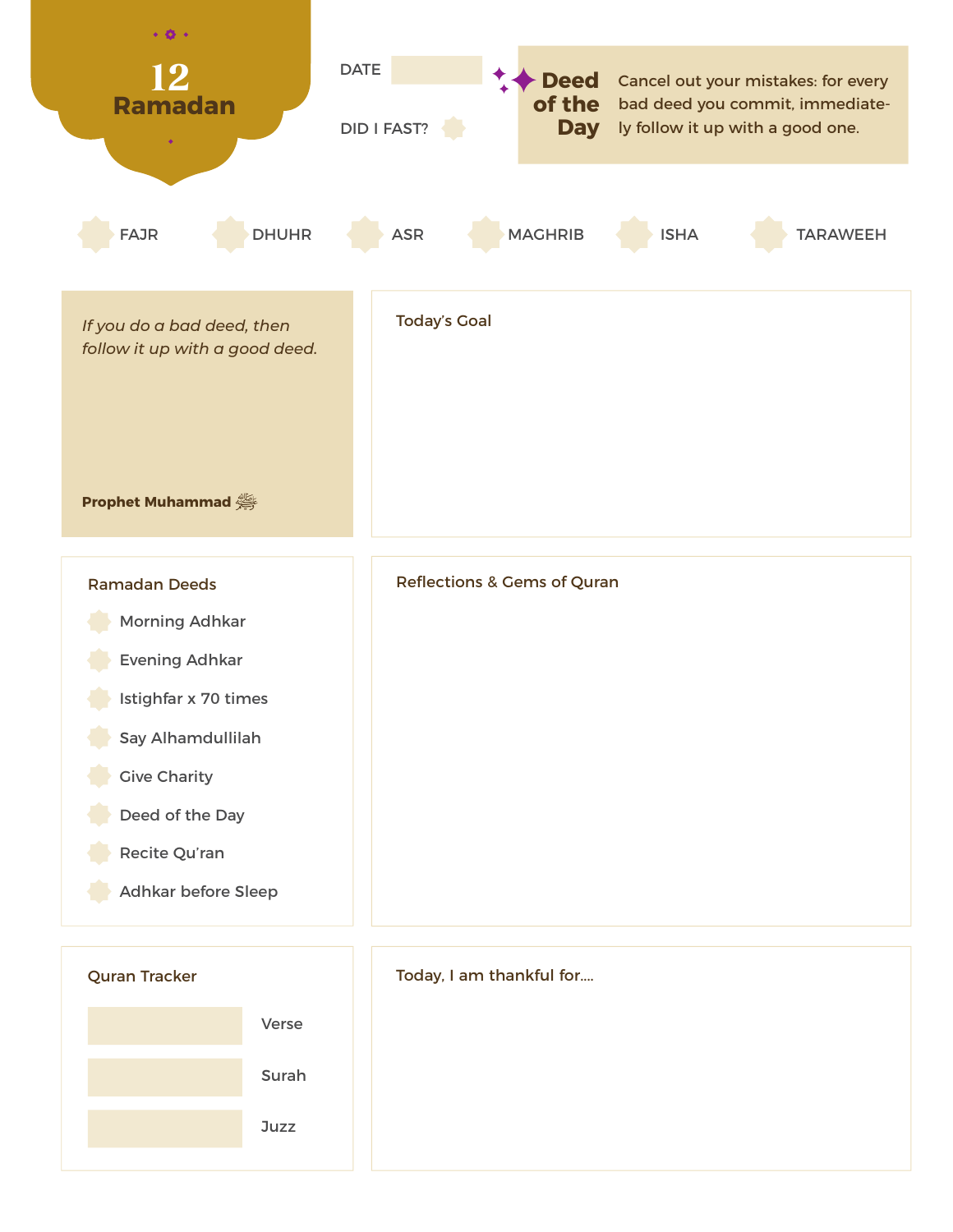

Surah Juzz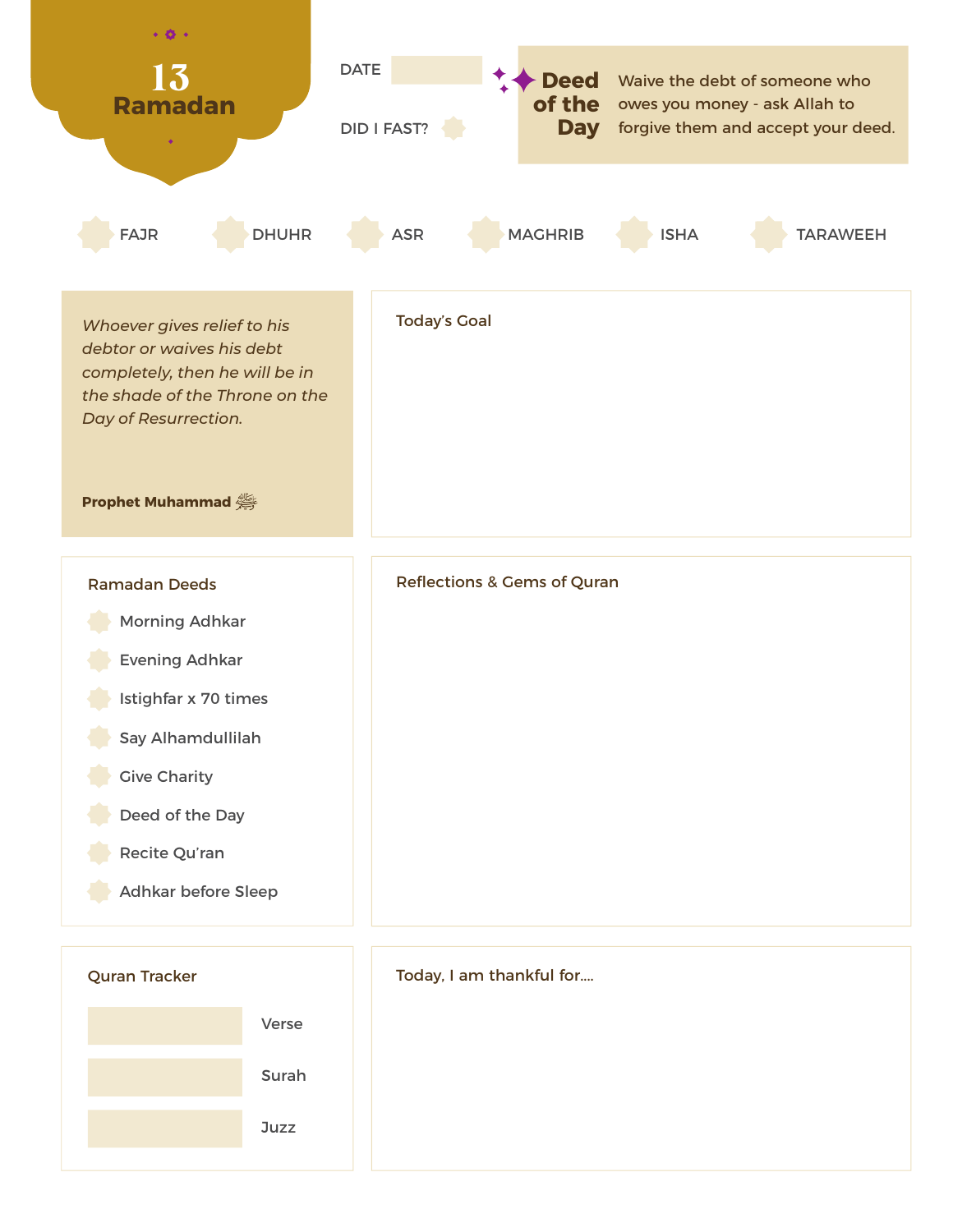



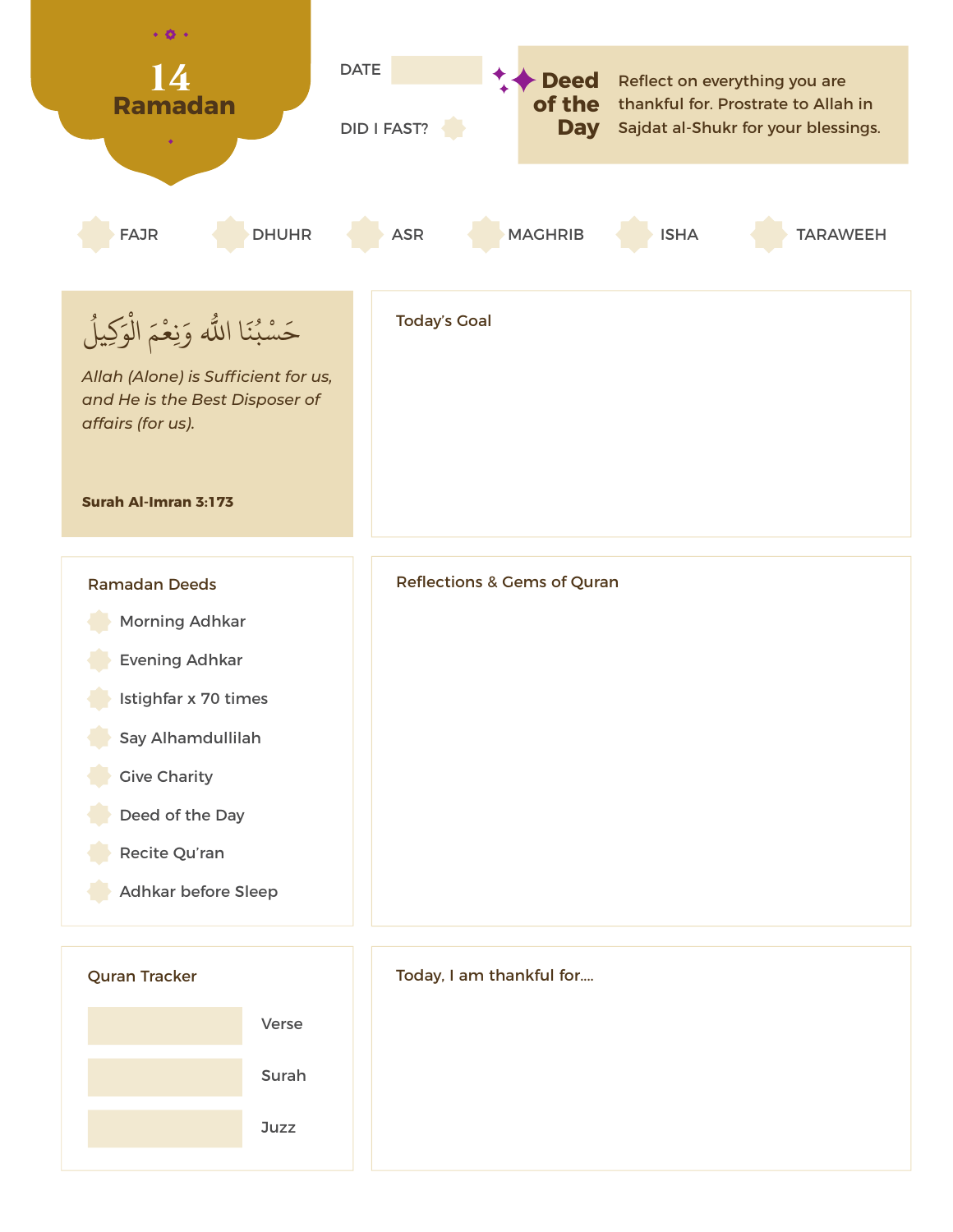

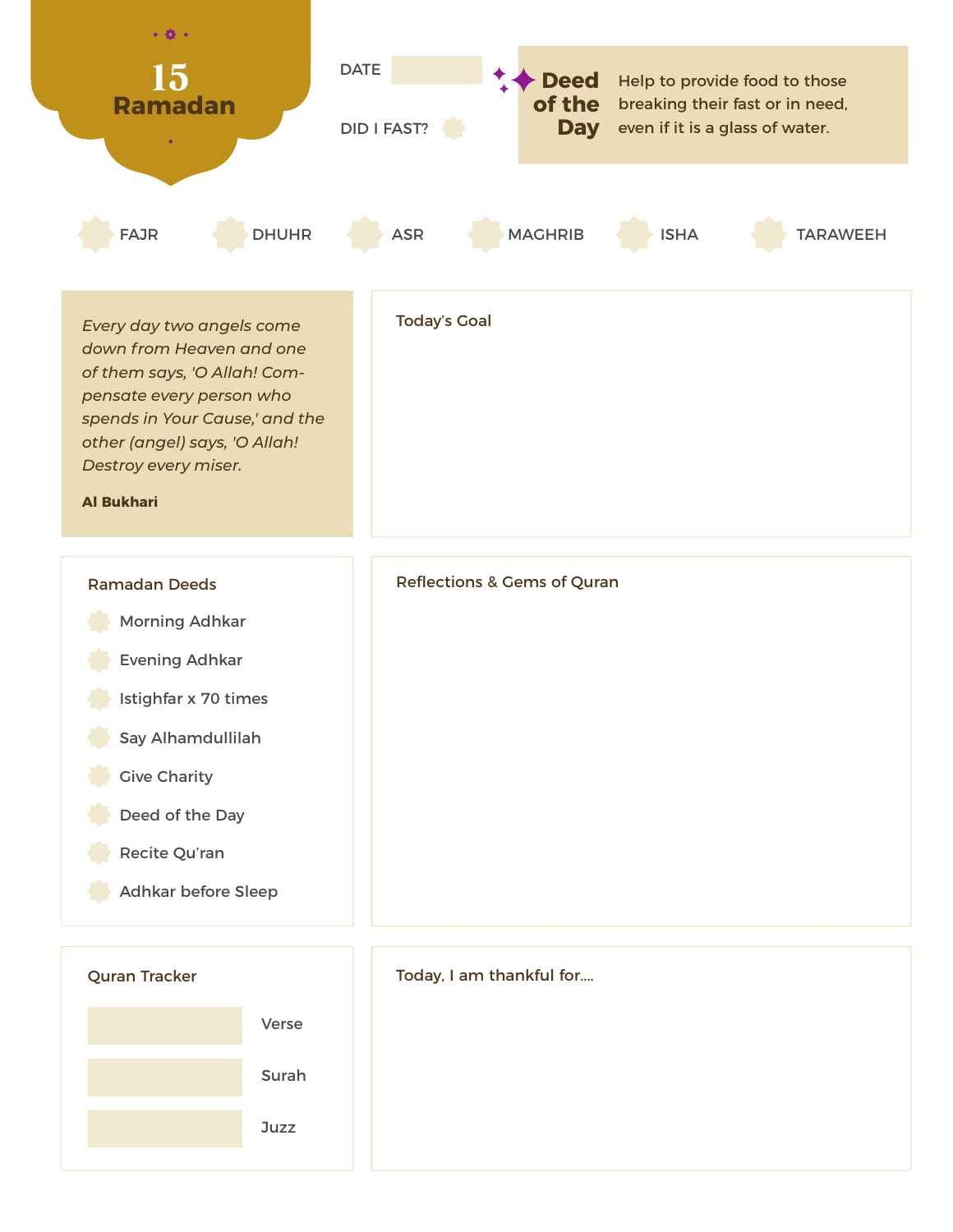

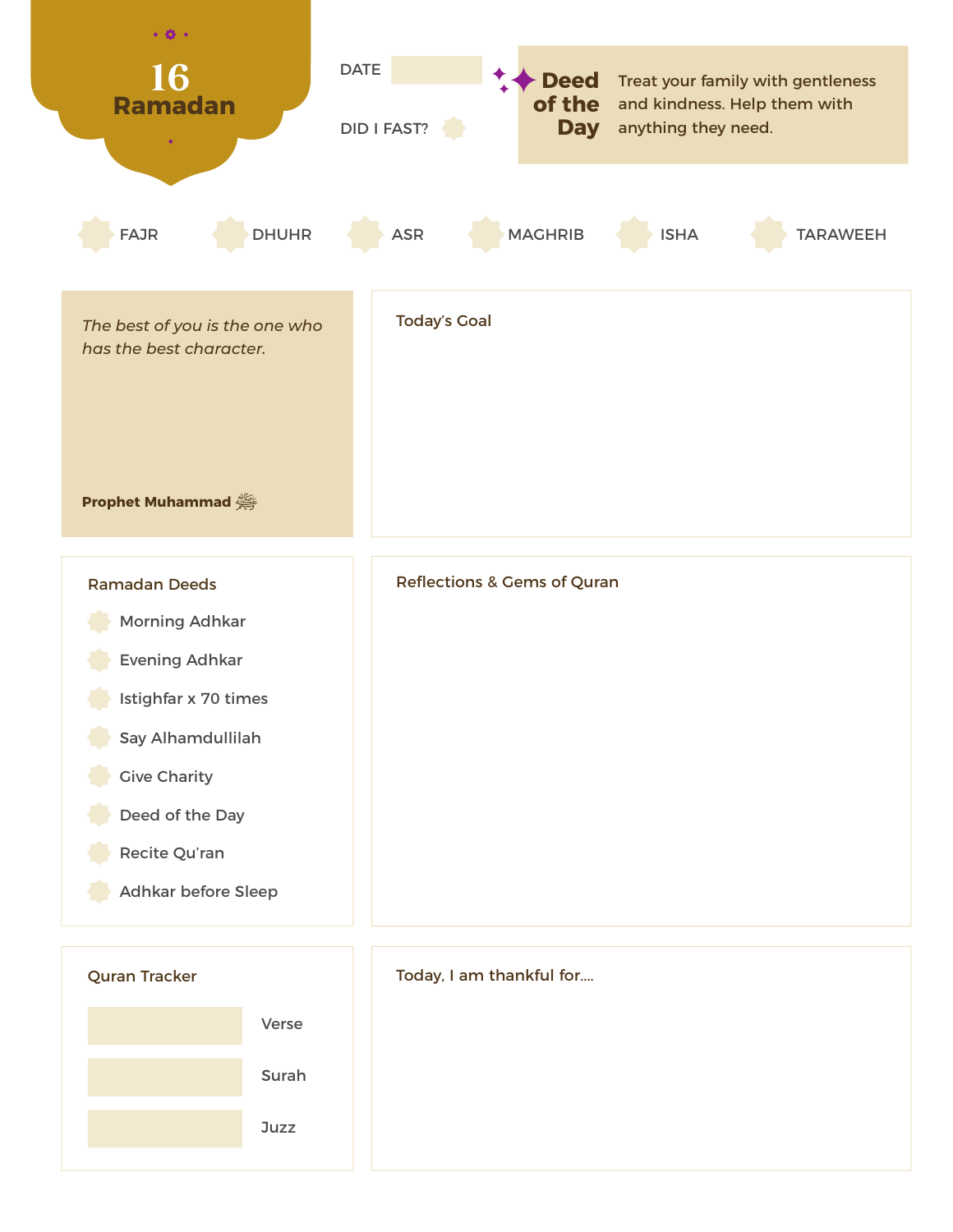

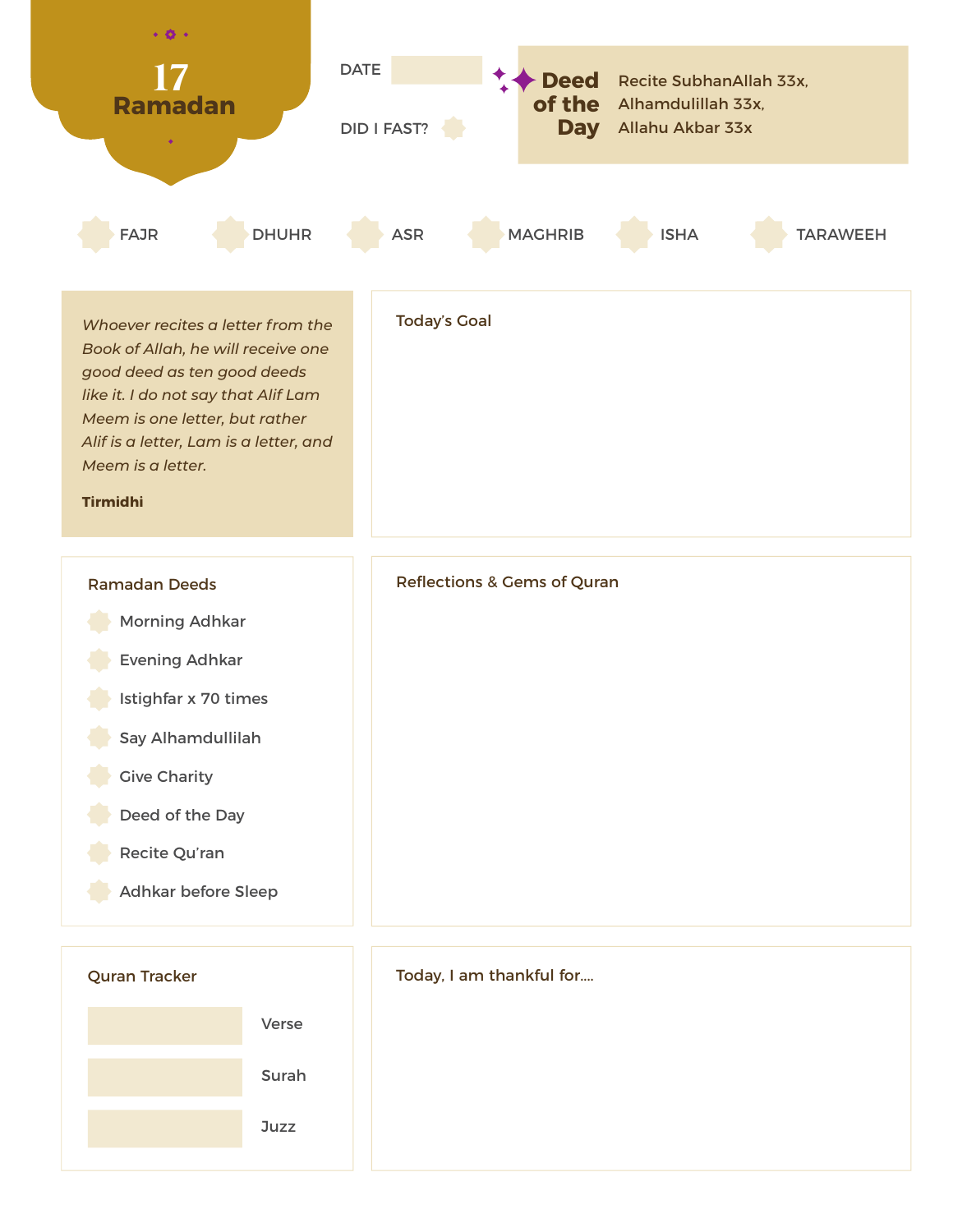

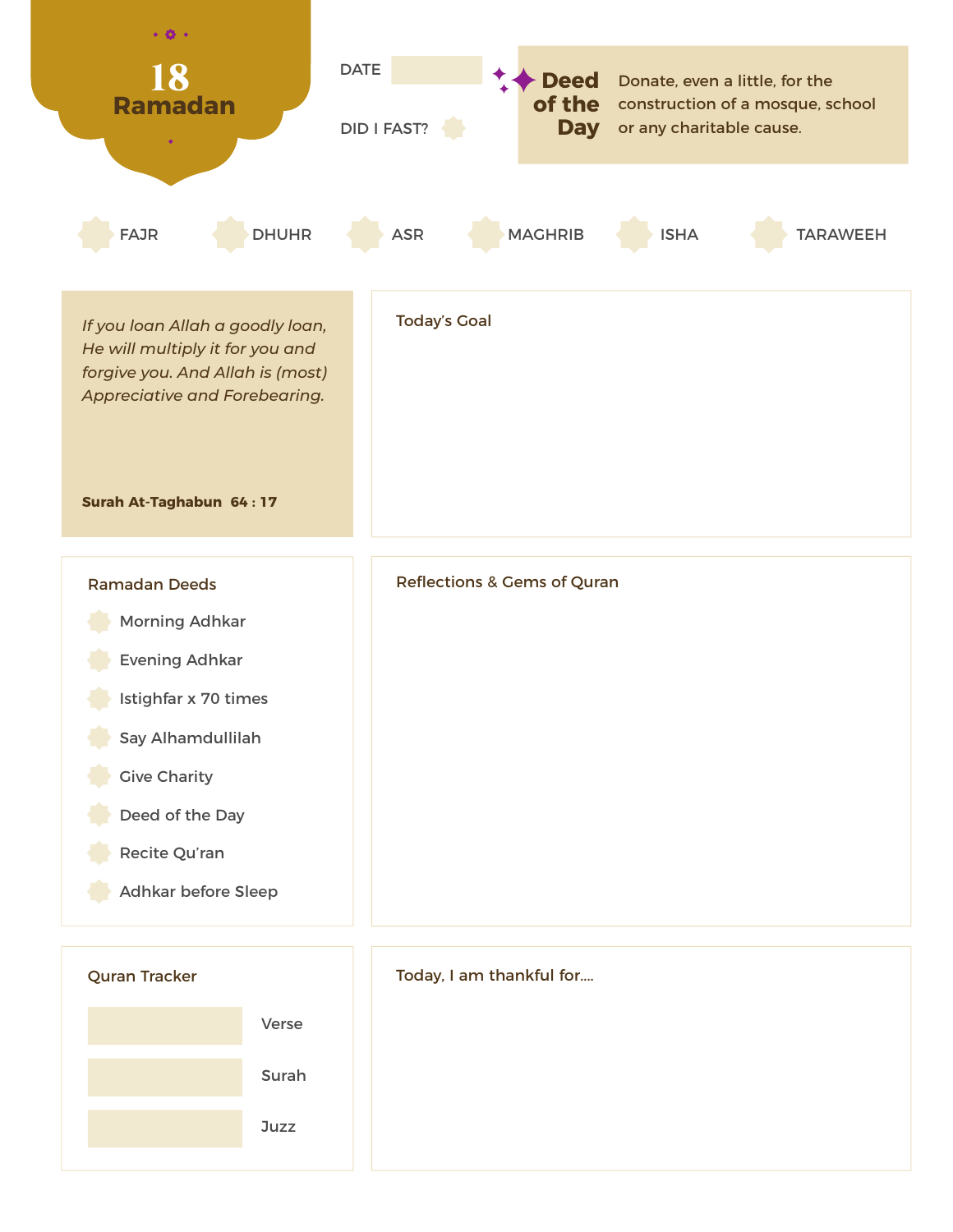



**Juzz**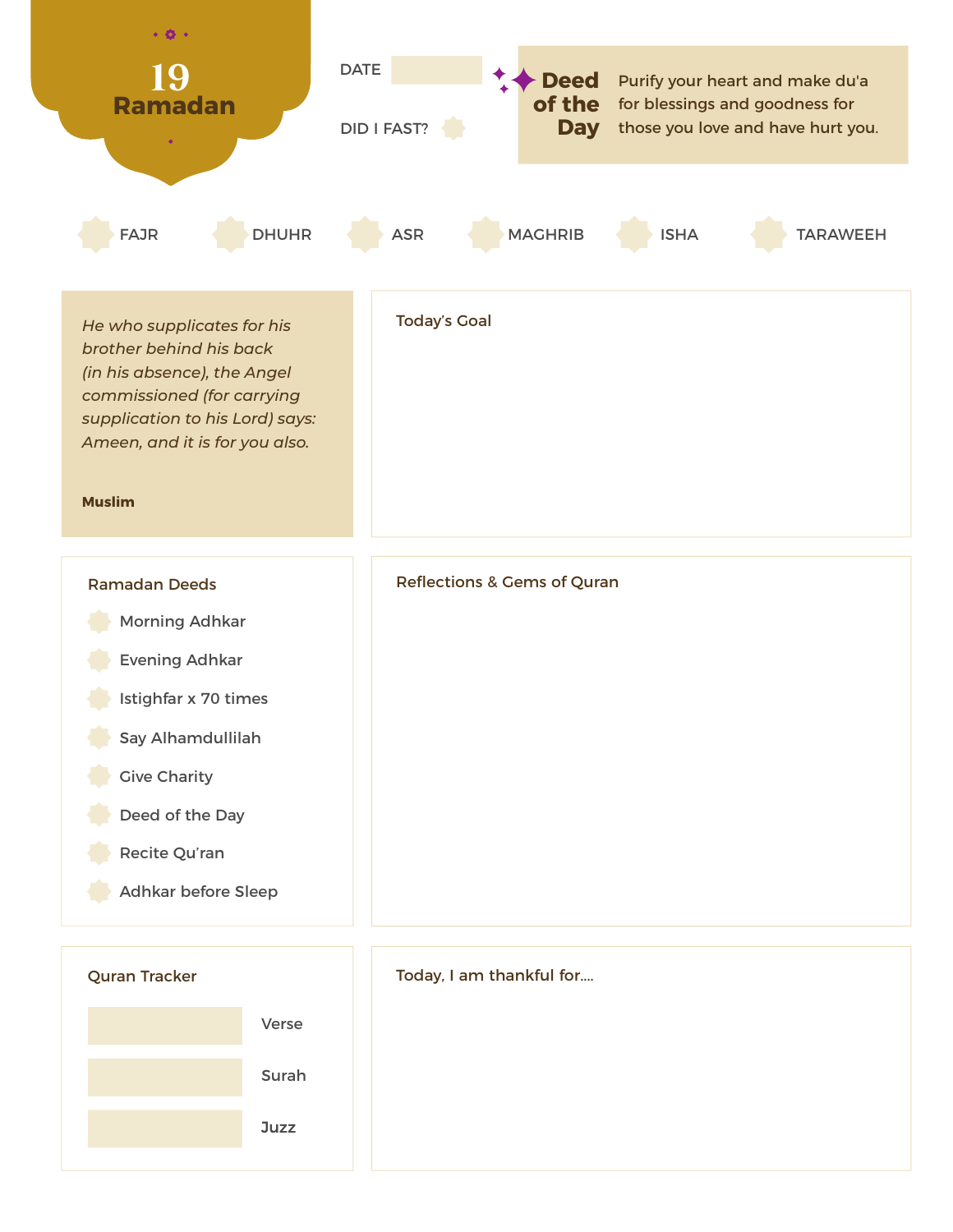

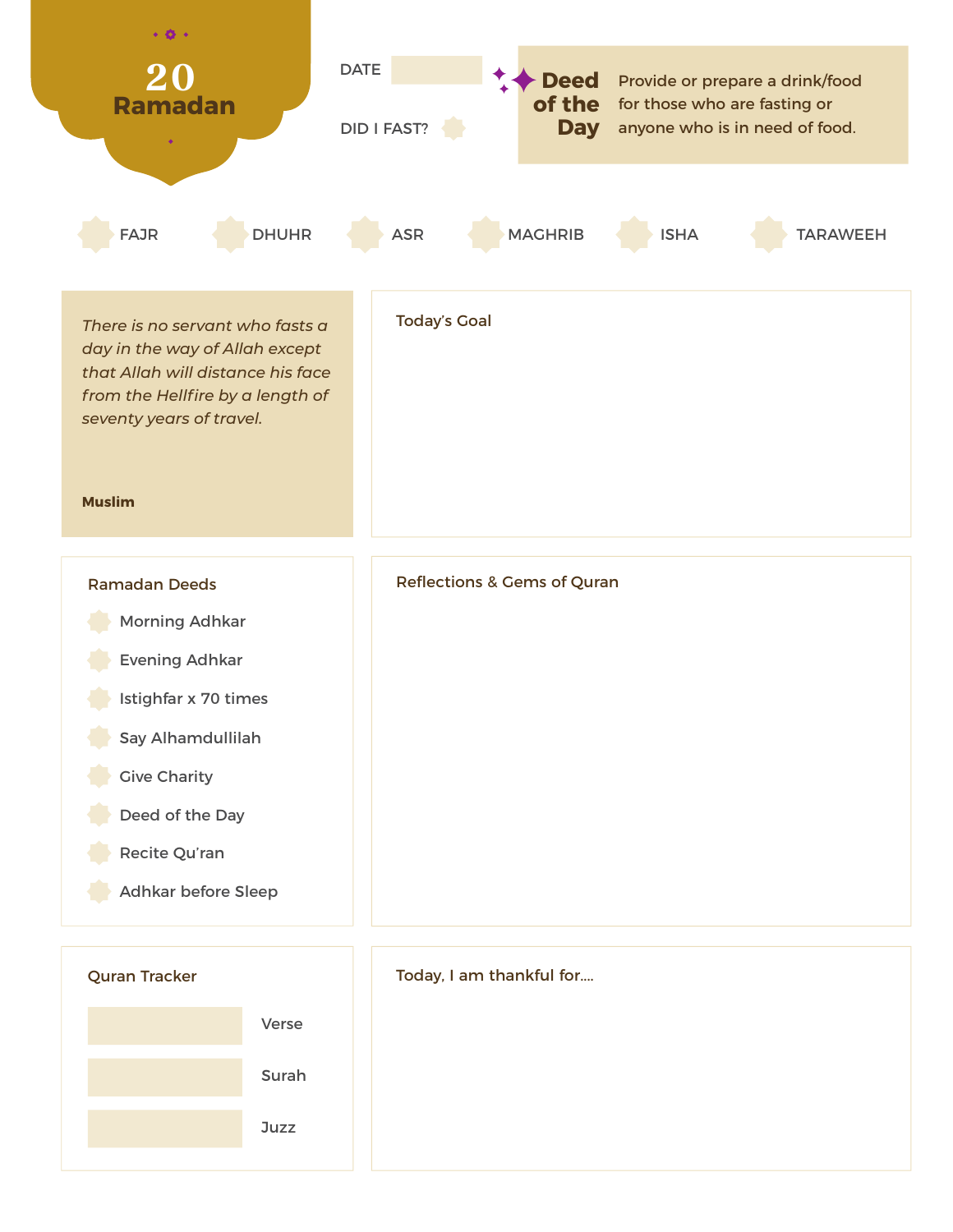The **best deeds** are those that are **small, but consistent.**

PROPHET MUHAMMAD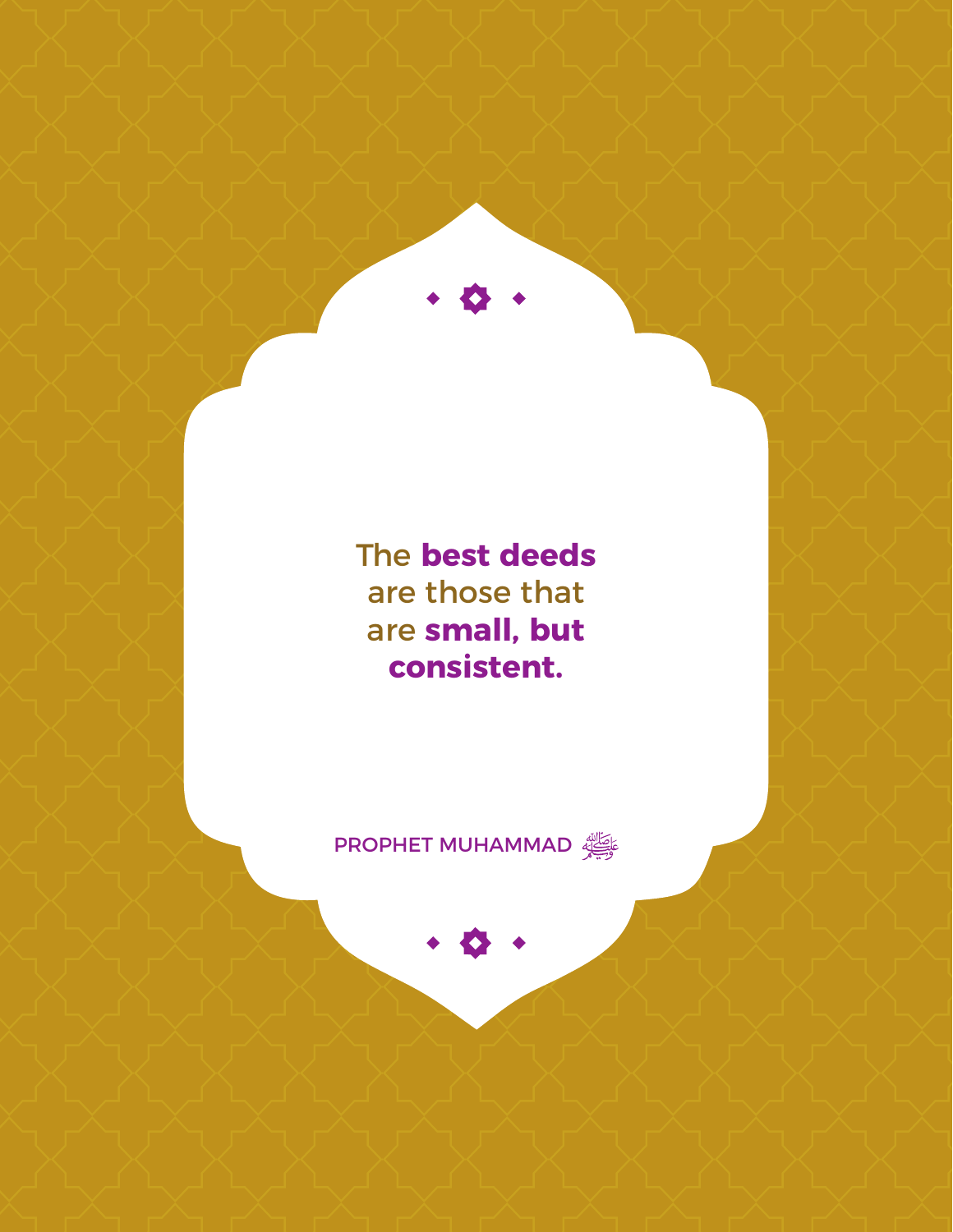## **The second 10 days goals**

*Take a moment to reflect on your achievements*

 $\bullet$   $\bullet$   $\bullet$ 

YES NO



Top three things I've accomplished in the second 10 days of Ramadan

How do I feel about my goals?

What have I learned?

What can I do to make my Ramadan better?

How close do I feel to my Lord? VERY CLOSE CLOSE STILL TRYING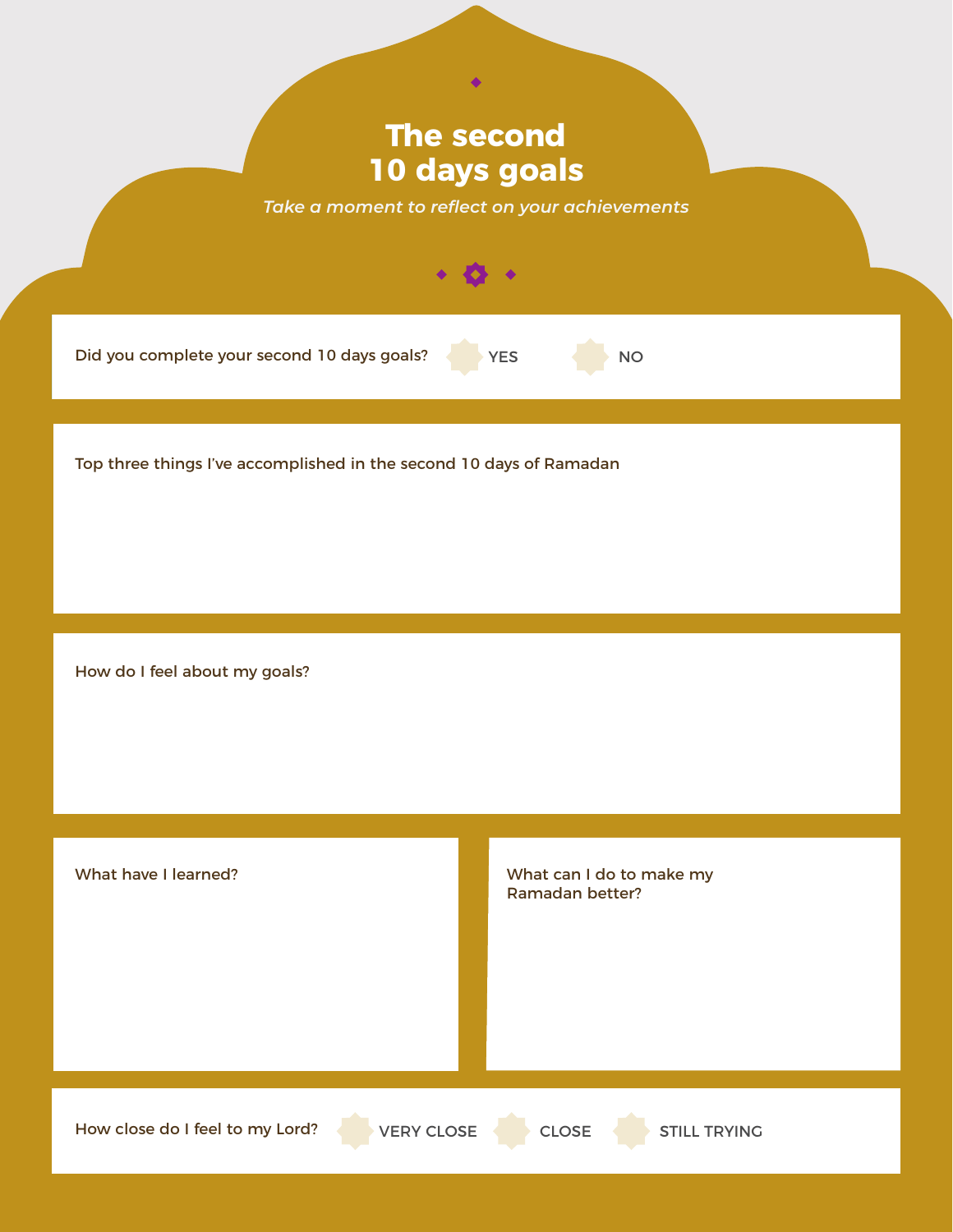There are **no days**  on which righteous deeds are **more beloved to Allah**  than **these ten days.**

PROPHET MUHAMMAD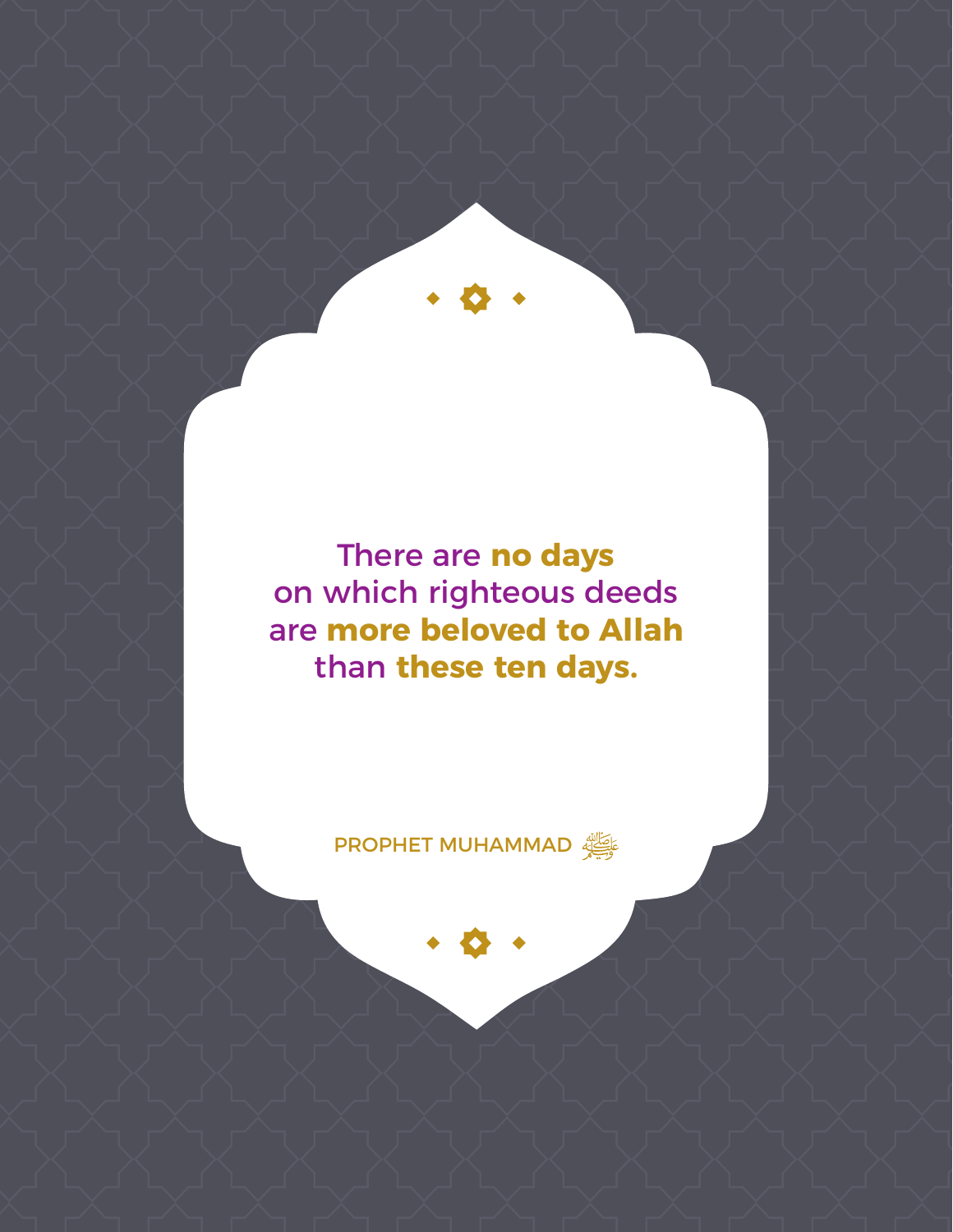## **The last 10 days goals**

*Work harder to maximize these last and best 10 nights.*



Last 10 days goals

How to achieve your goals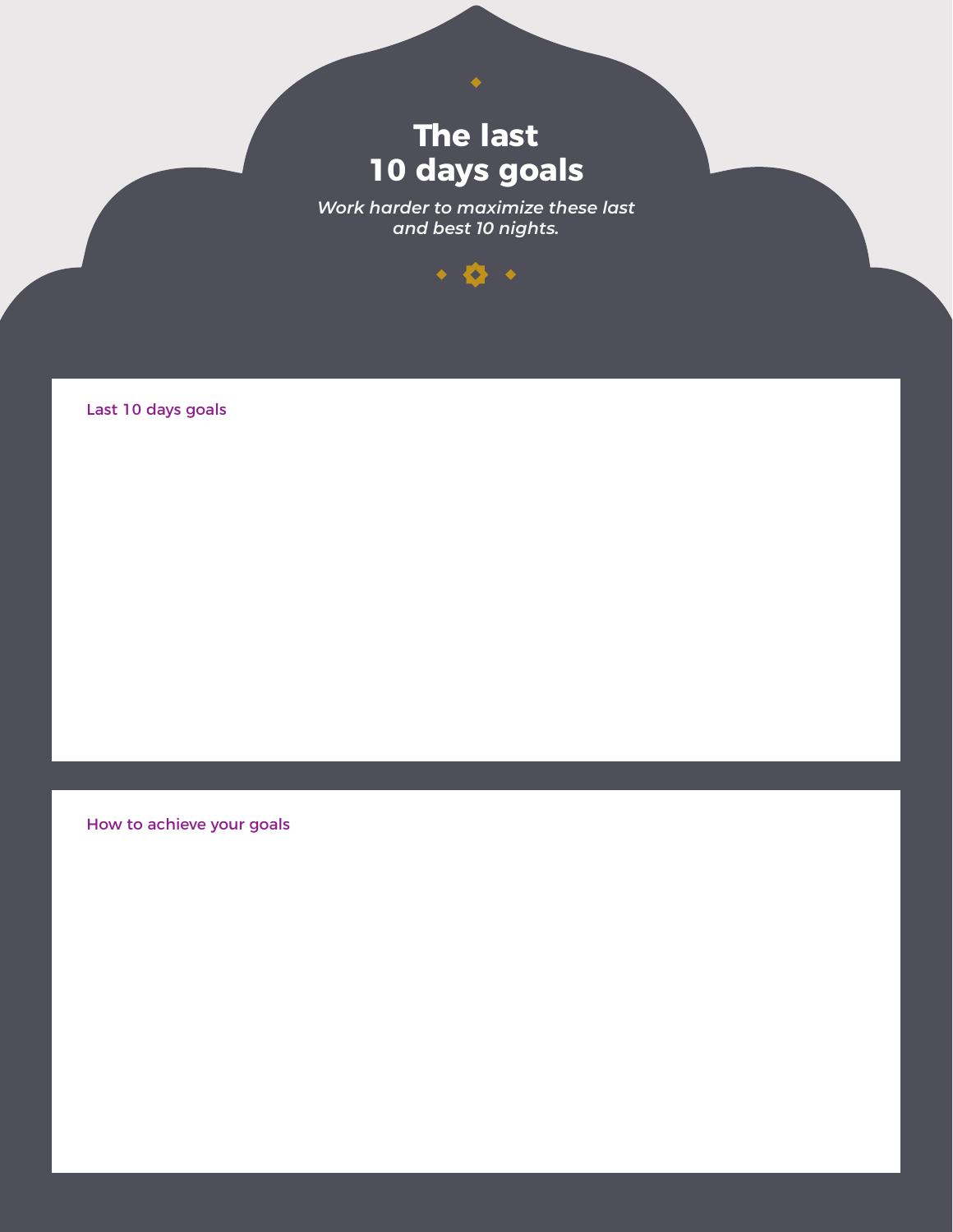

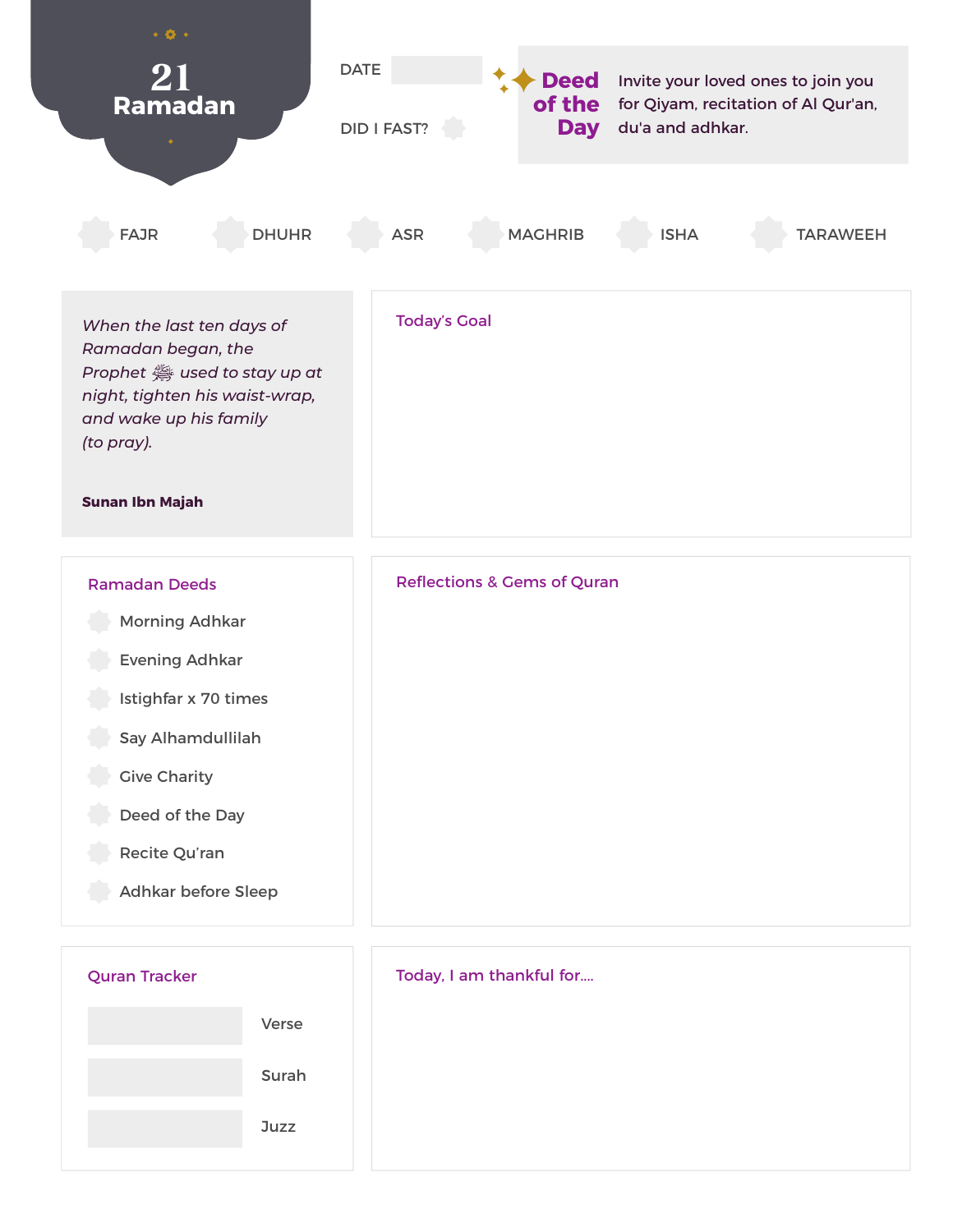



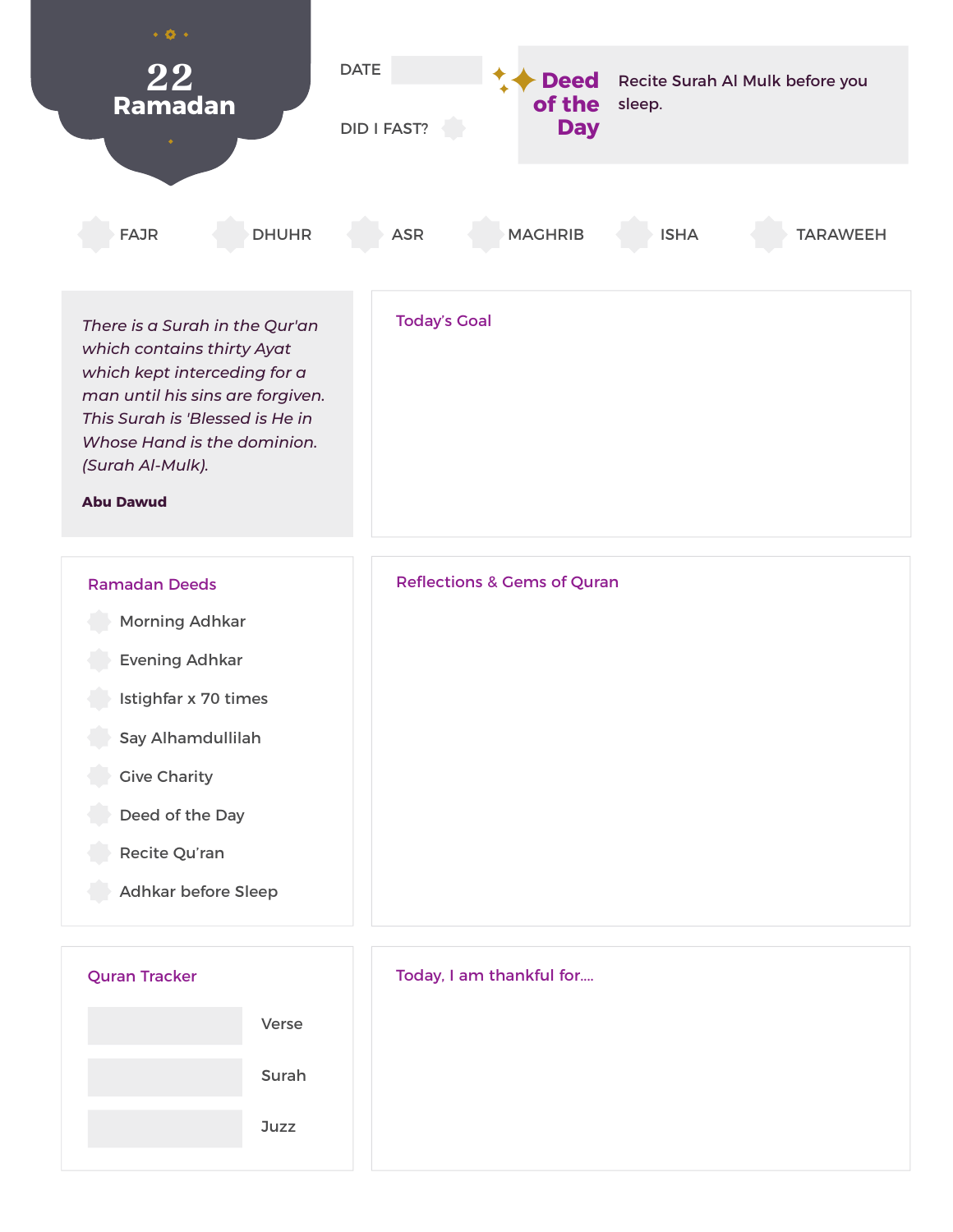

| <b>Ramadan Deeds</b>  | <b>Reflections &amp; Gems of Quran</b> |
|-----------------------|----------------------------------------|
| <b>Morning Adhkar</b> |                                        |
| <b>Evening Adhkar</b> |                                        |
| Istighfar x 70 times  |                                        |
| Say Alhamdullilah     |                                        |
| <b>Give Charity</b>   |                                        |
| Deed of the Day       |                                        |
| Recite Qu'ran         |                                        |
| Adhkar before Sleep   |                                        |



|  | Today, I am thankful for |
|--|--------------------------|
|  |                          |
|  |                          |
|  |                          |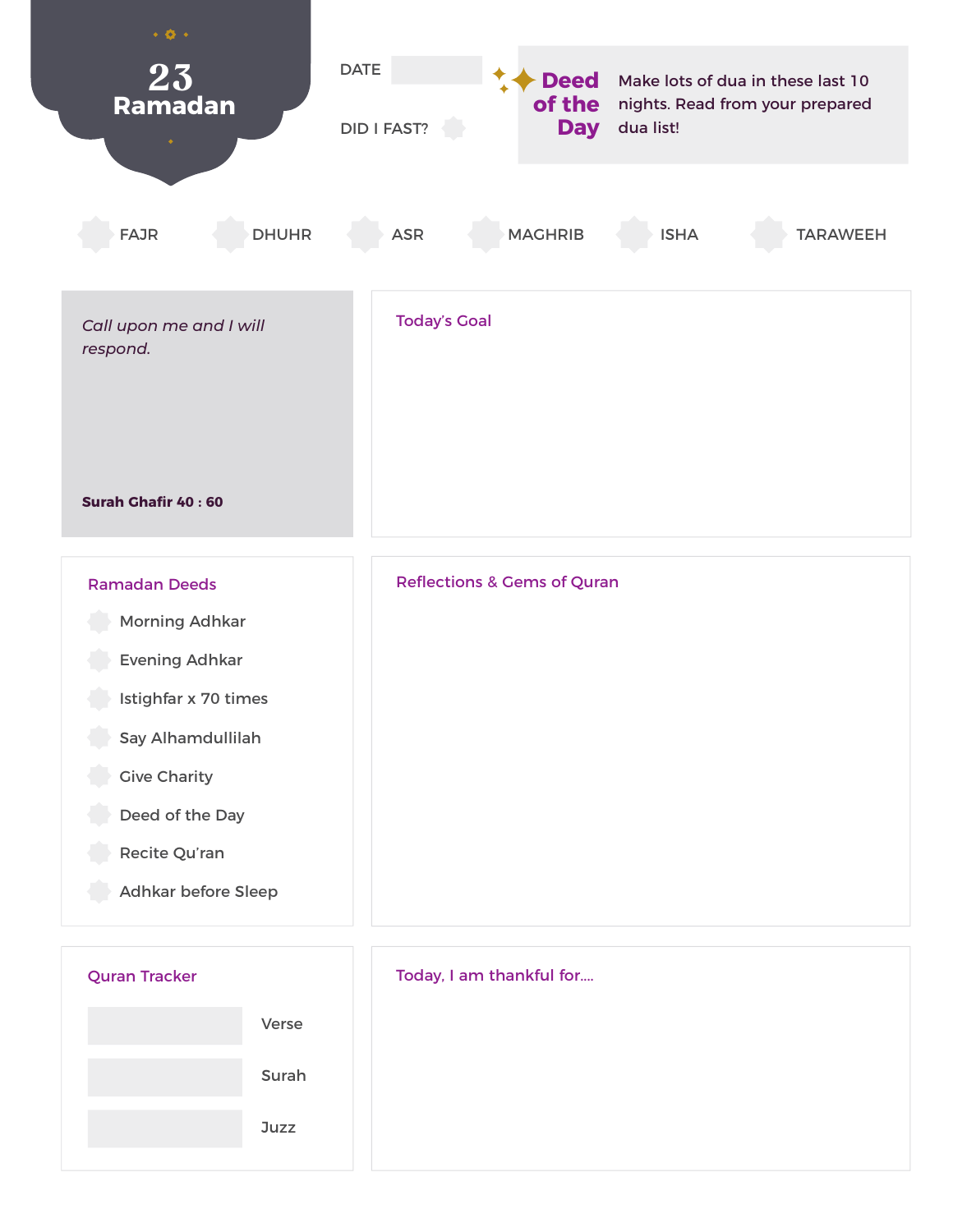

| <b>Ramadan Deeds</b>  | <b>Reflections &amp; Gems of Quran</b> |
|-----------------------|----------------------------------------|
| <b>Morning Adhkar</b> |                                        |
| <b>Evening Adhkar</b> |                                        |
| Istighfar x 70 times  |                                        |
| Say Alhamdullilah     |                                        |
| <b>Give Charity</b>   |                                        |
| Deed of the Day       |                                        |
| Recite Qu'ran         |                                        |
| Adhkar before Sleep   |                                        |



| Today, I am thankful for |  |  |
|--------------------------|--|--|
|                          |  |  |
|                          |  |  |
|                          |  |  |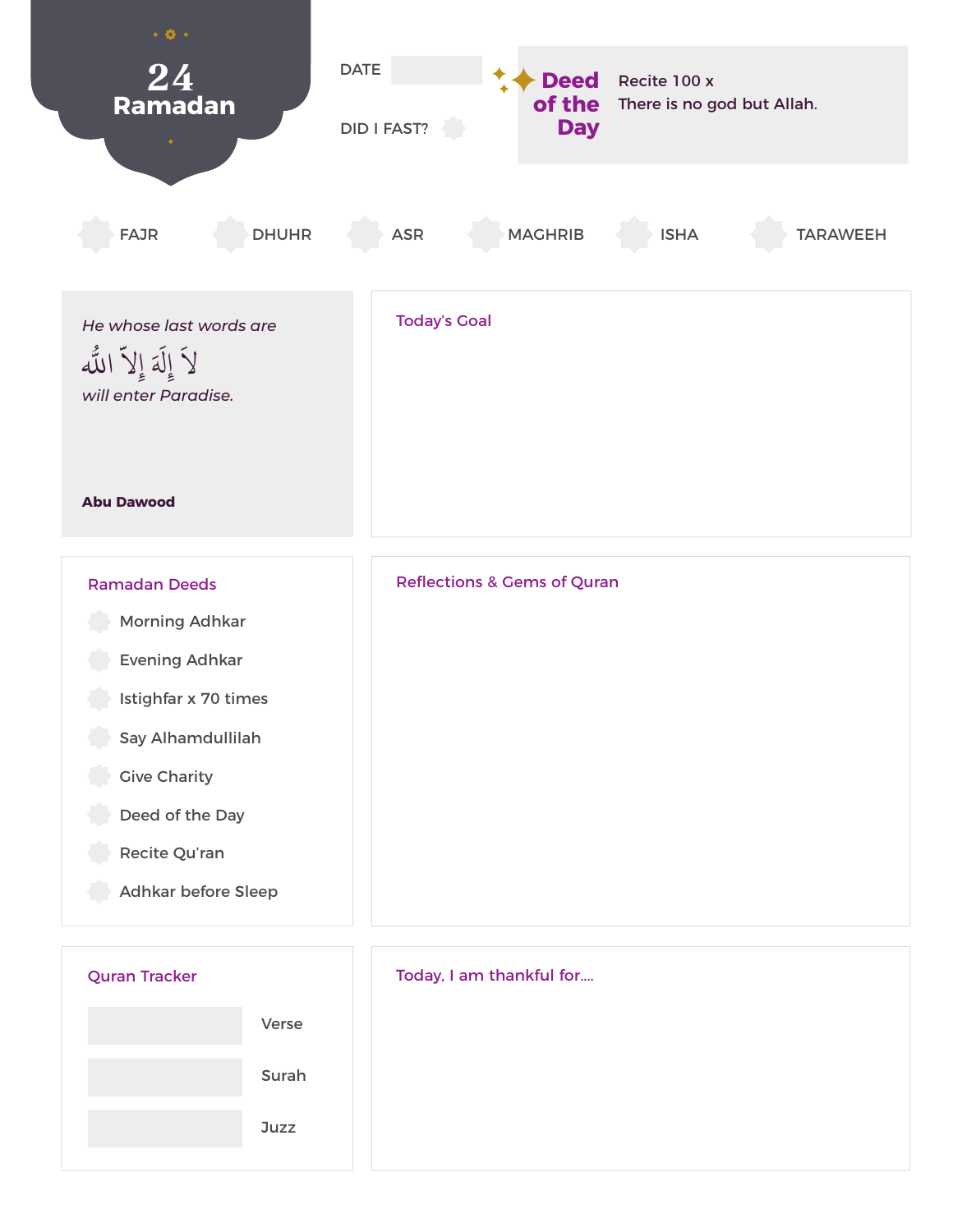



| Today, I am thankful for |  |
|--------------------------|--|
|                          |  |
|                          |  |
|                          |  |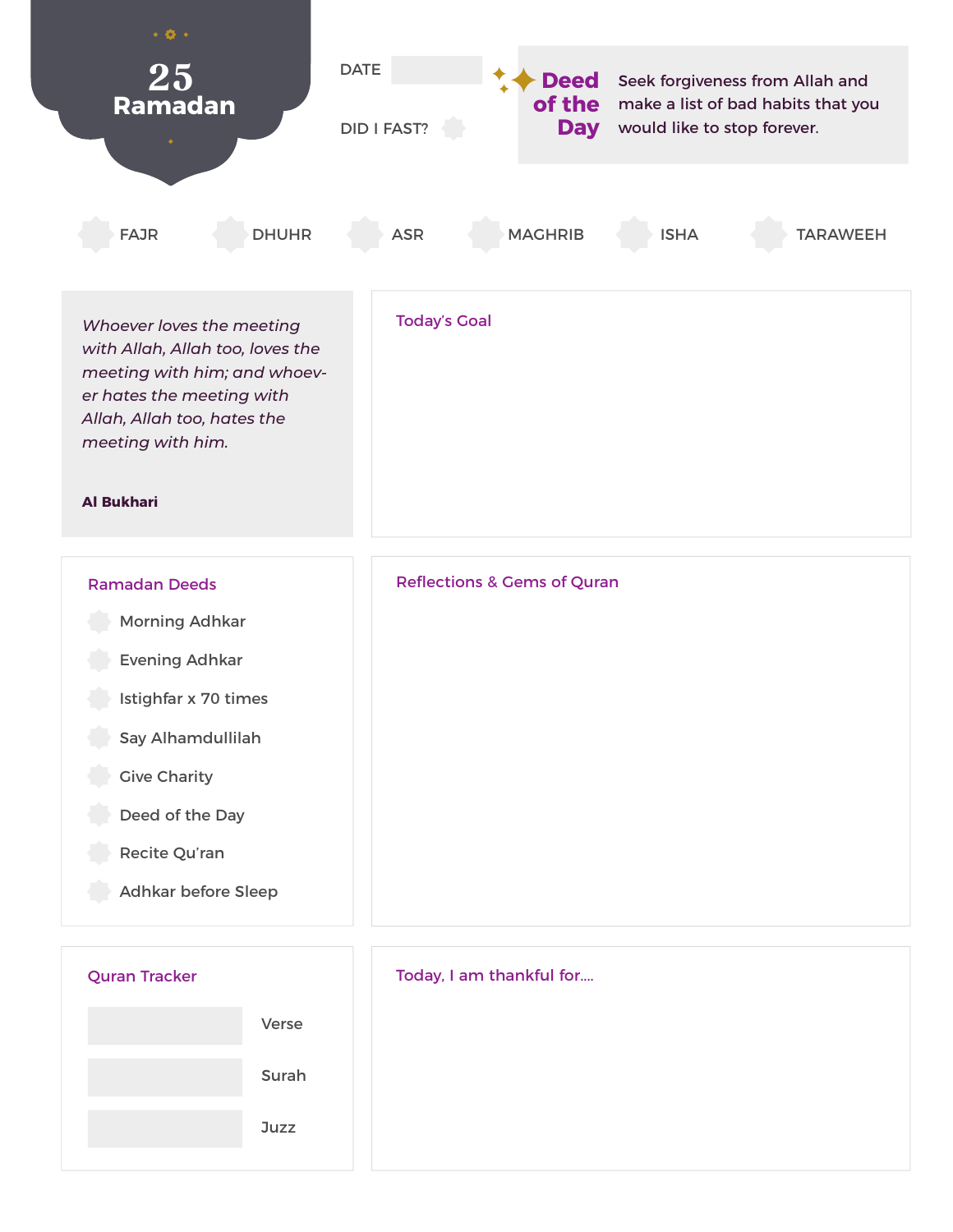

- **Evening Adhkar**
- Istighfar x 70 times
- Say Alhamdullilah
- **Give Charity**
- Deed of the Day
- Recite Qu'ran
- Adhkar before Sleep





| Today, I am thankful for |  |
|--------------------------|--|
|                          |  |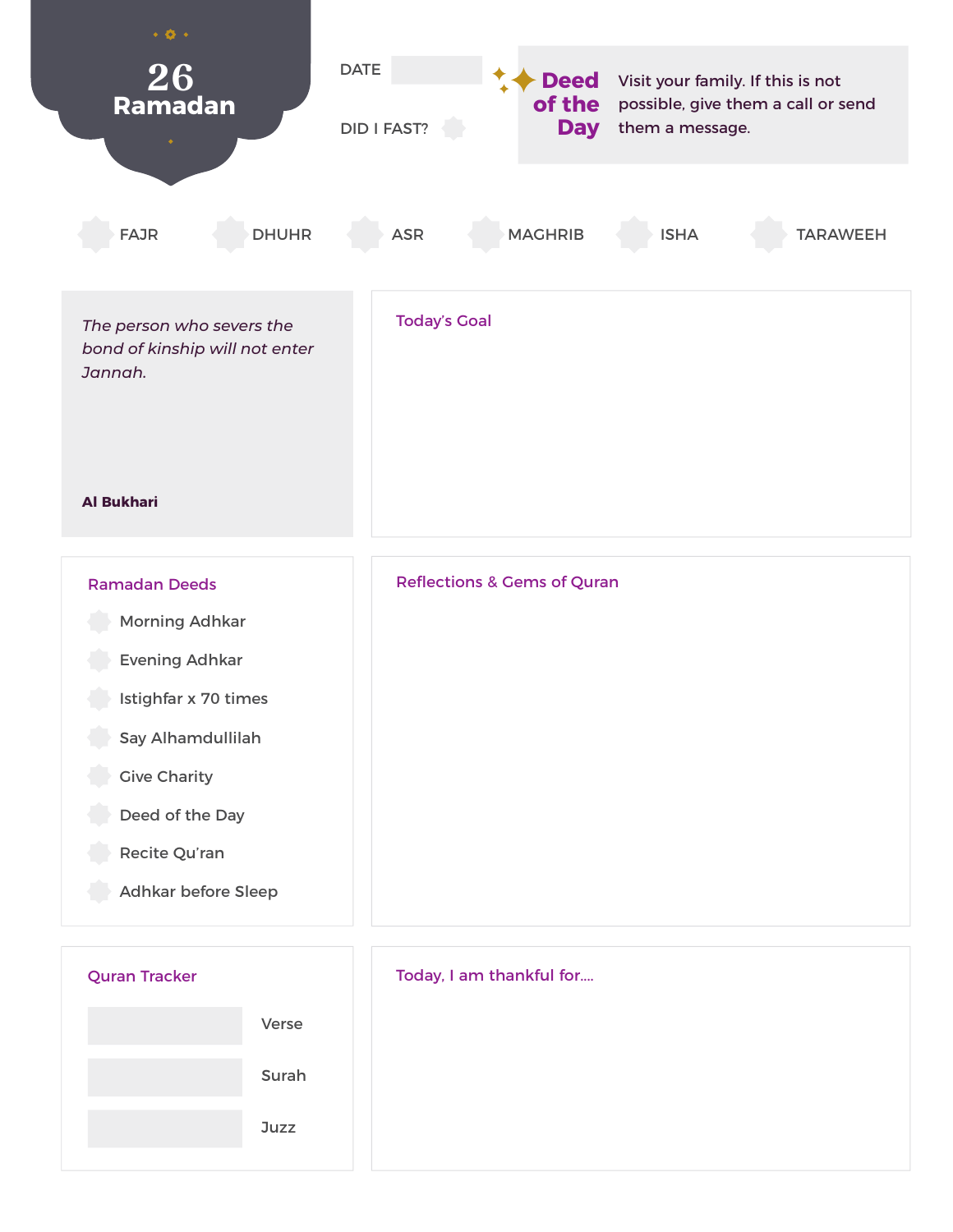



| Today, I am thankful for |  |
|--------------------------|--|
|                          |  |
|                          |  |
|                          |  |
|                          |  |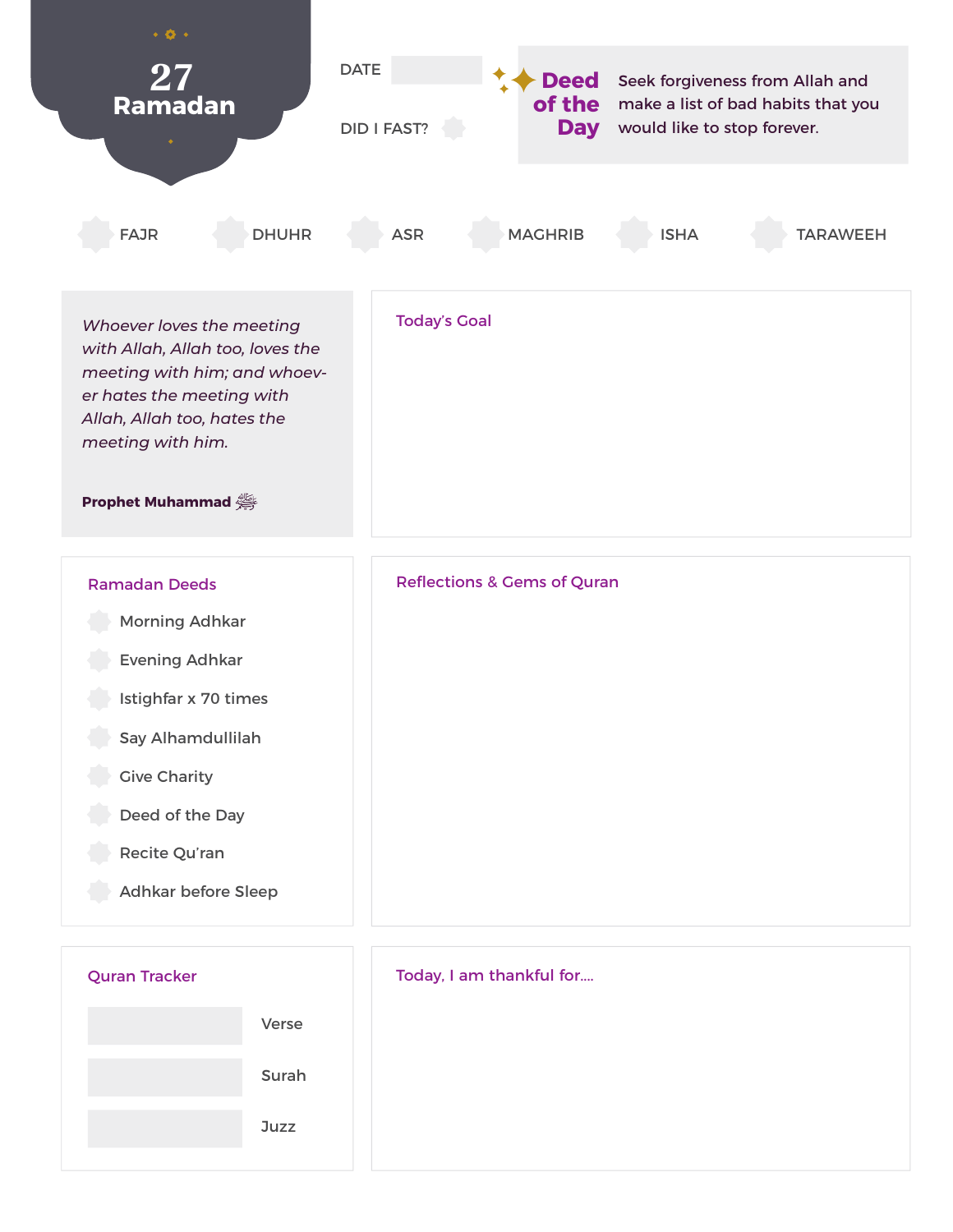

| <b>Quran Tracker</b> |       |
|----------------------|-------|
|                      | Verse |
|                      | Surah |
|                      | Juzz  |
|                      |       |

| Today, I am thankful for |  |
|--------------------------|--|
|                          |  |
|                          |  |
|                          |  |
|                          |  |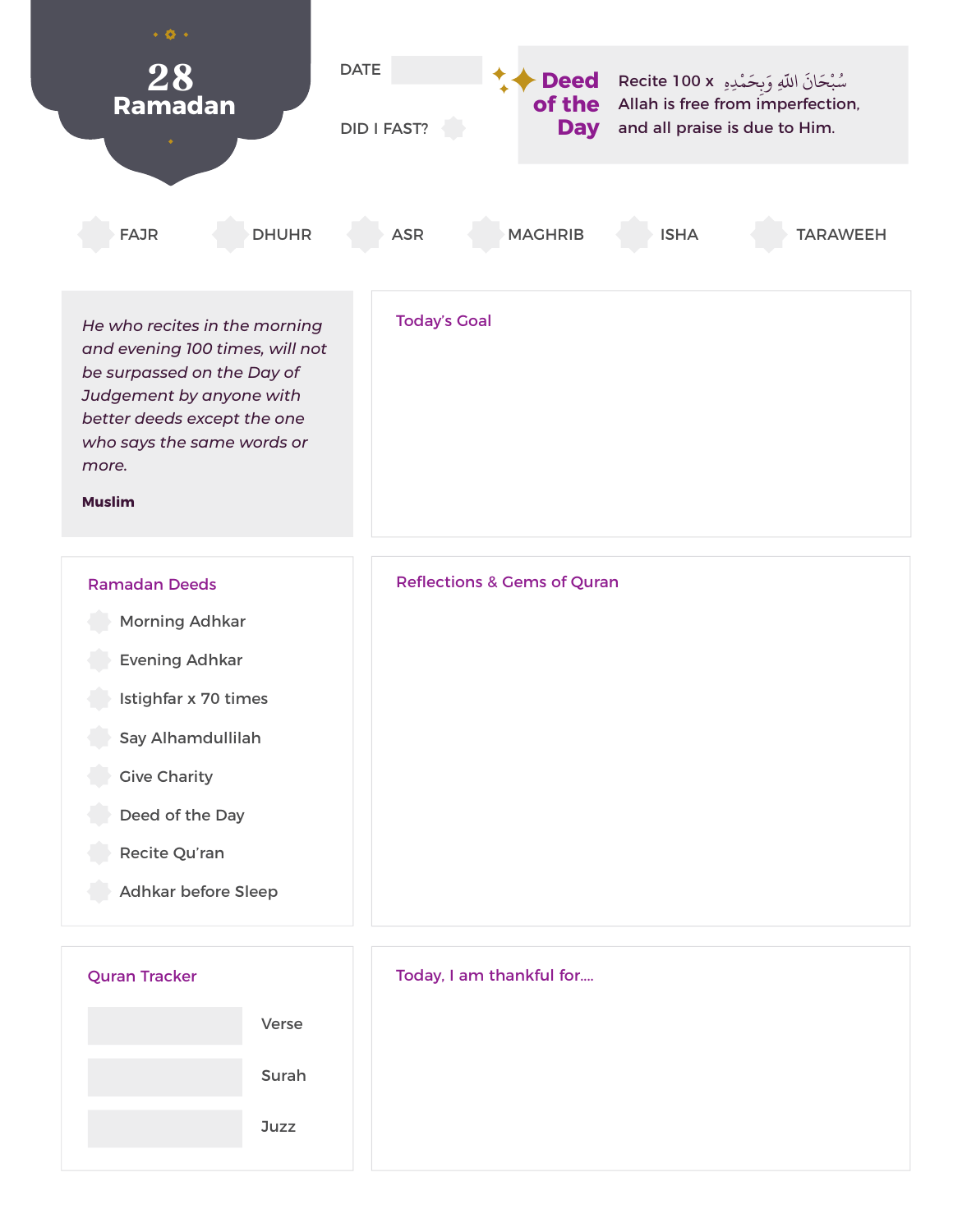

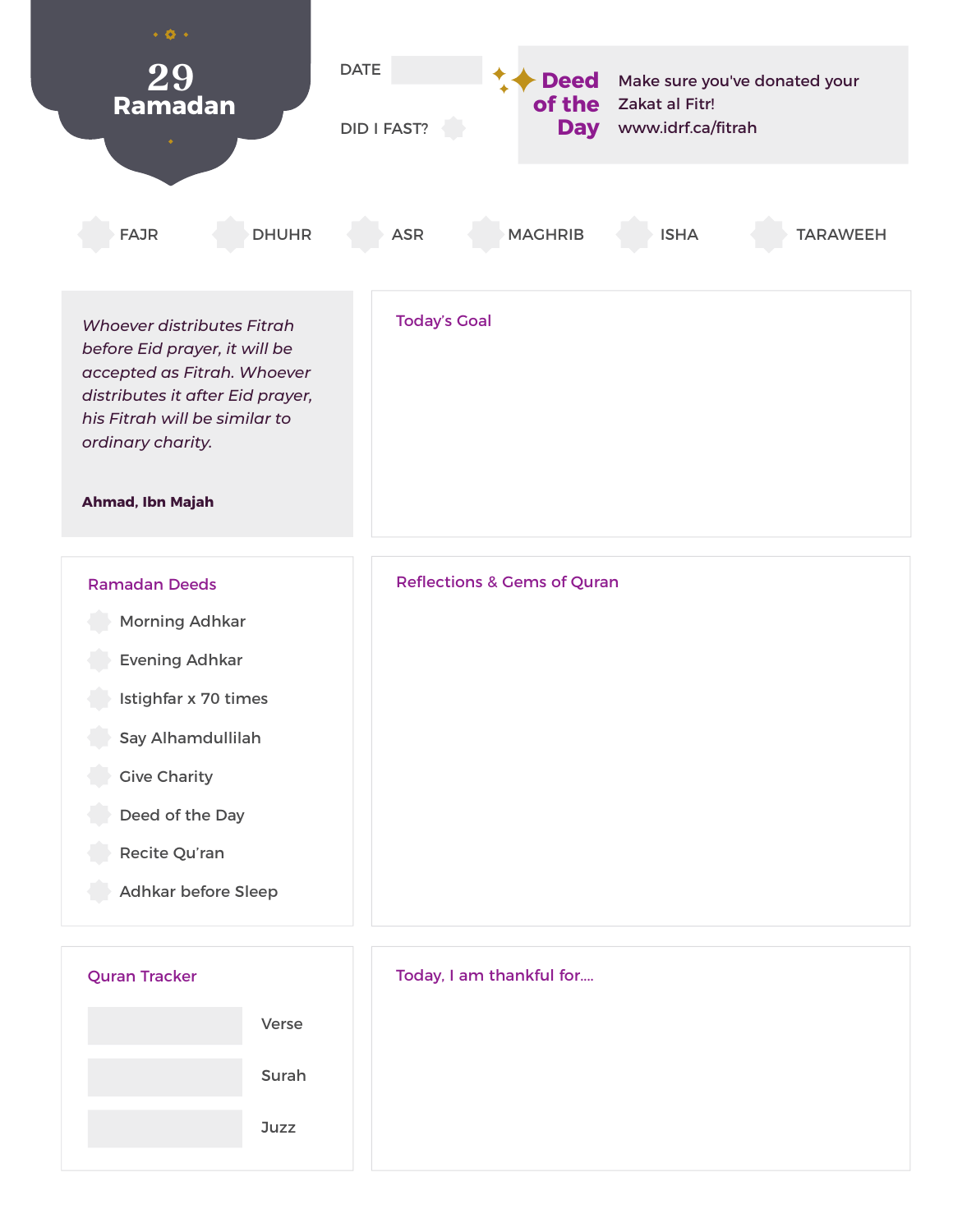



| Today, I am thankful for |  |  |
|--------------------------|--|--|
|                          |  |  |
|                          |  |  |
|                          |  |  |
|                          |  |  |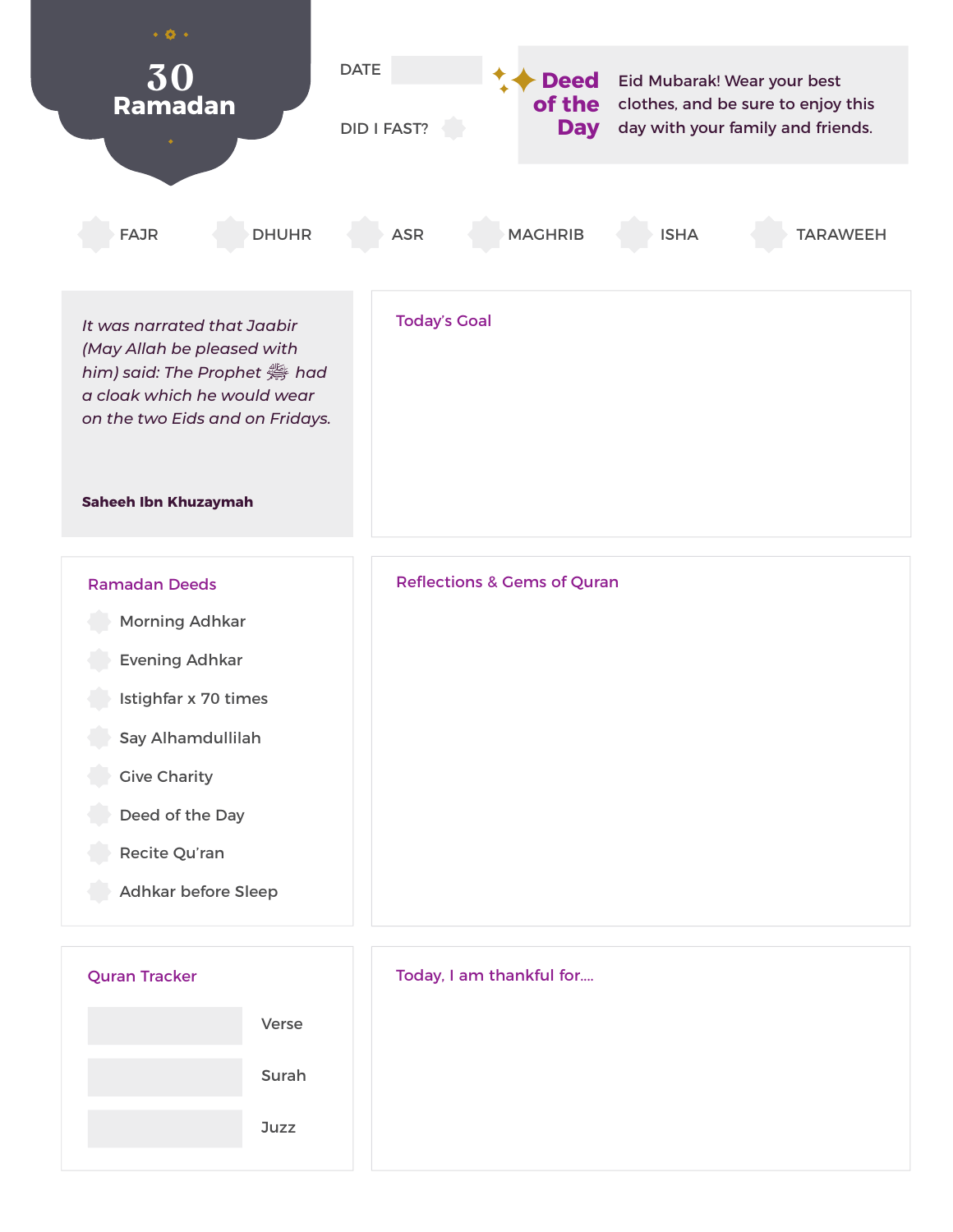## **Eid Mubarak!**



May Allah accept good deeds from you and us

AMEEN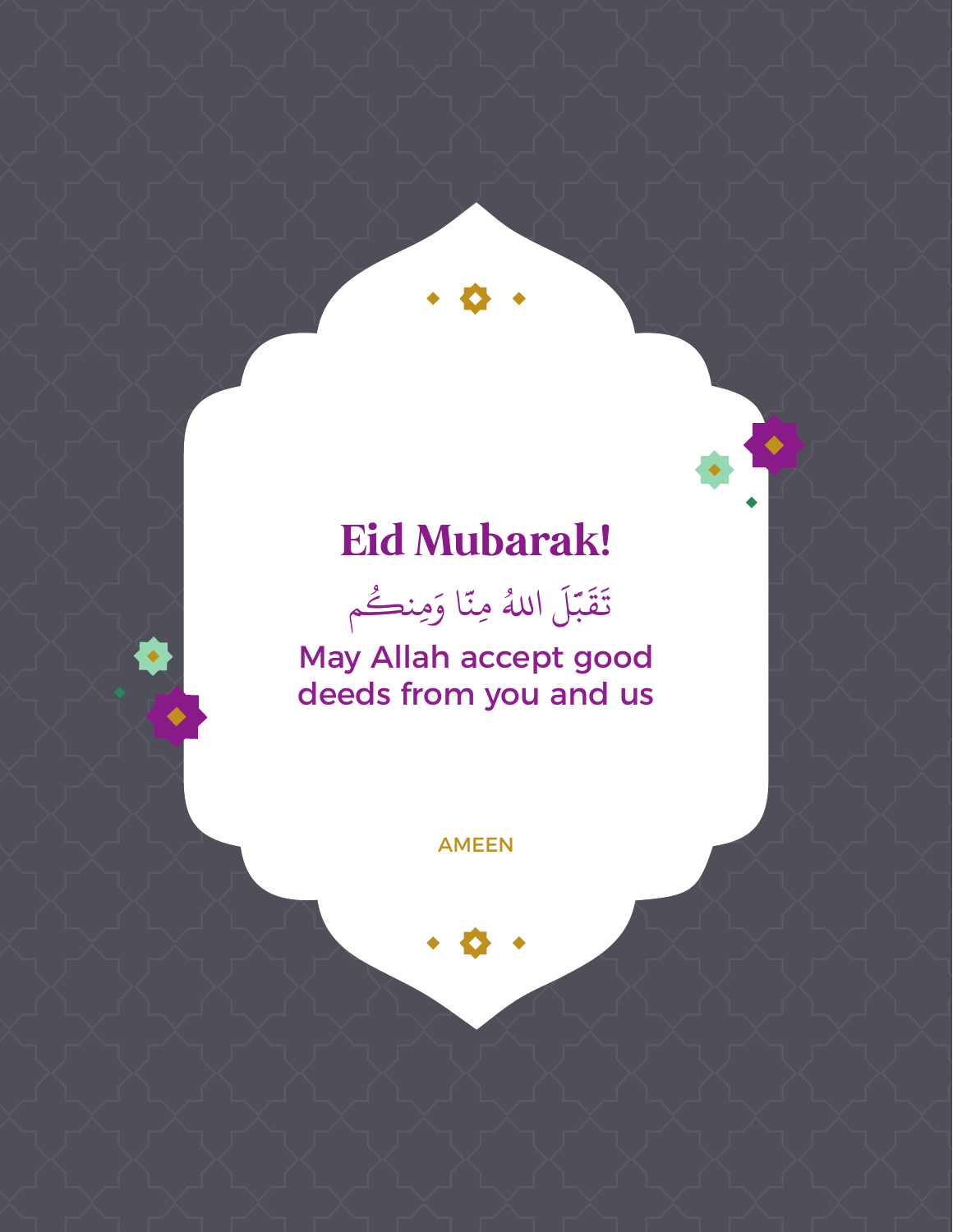## **Post Ramadan Reflection**

*Mabrook on completing the month of Ramadan! As we leave this blessed month, take a moment to reflect on your achievements.*

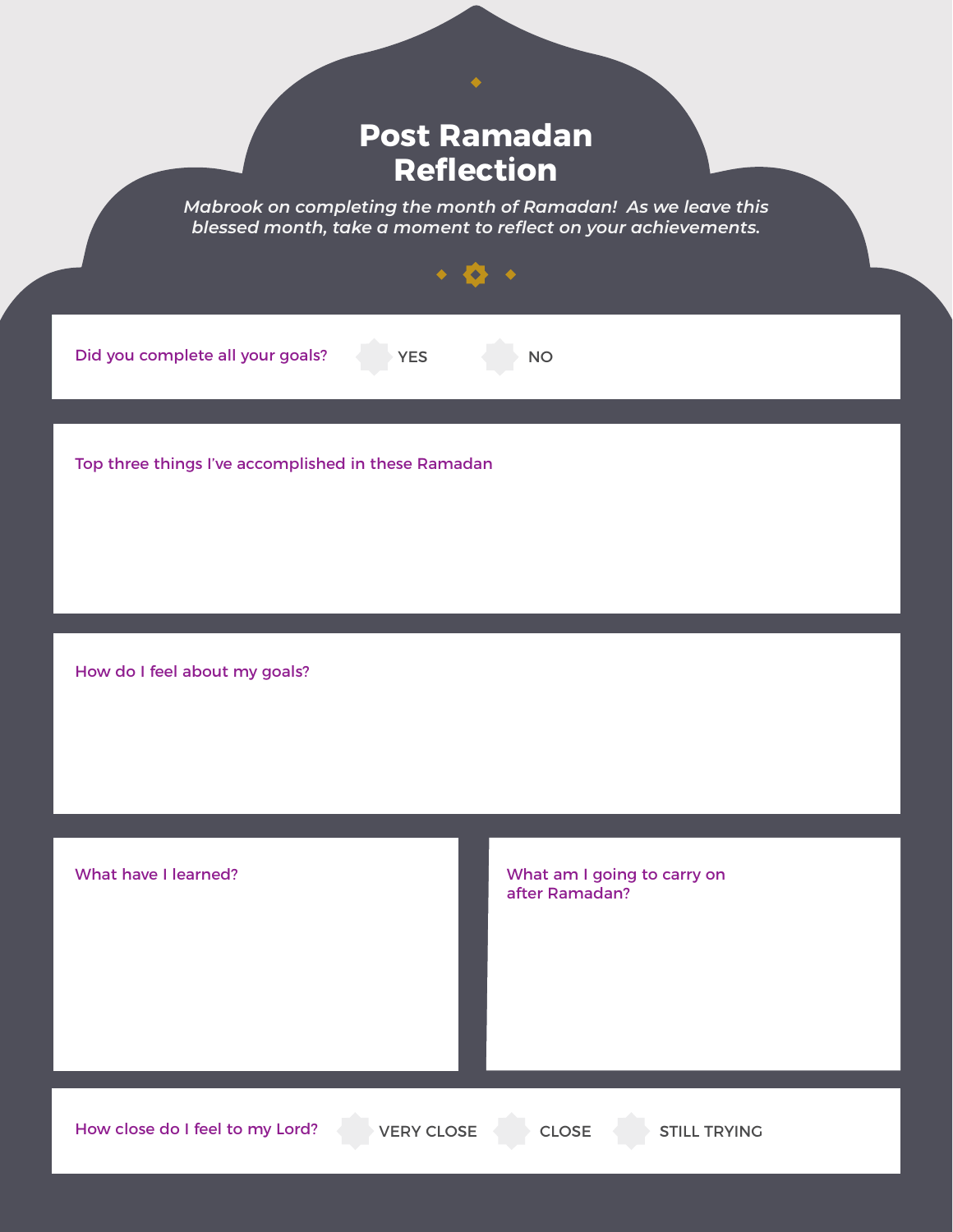

*Sunnah acts to do on the day of Eid.*



Whosoever fasts in Ramadan and then follows it with fasting six days of Shawwal it is as if he fasts forever.

MUSLIM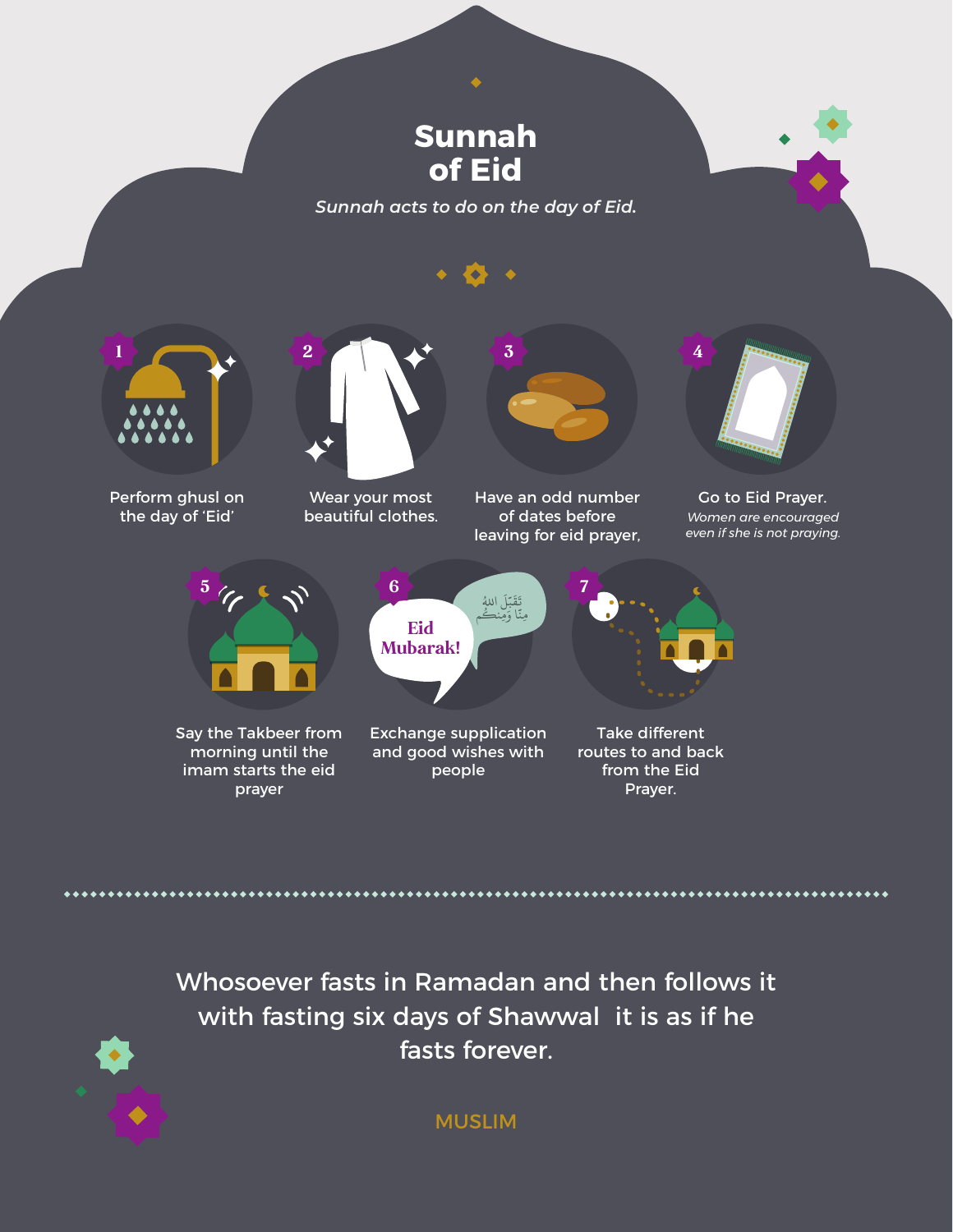## **Maintaing one spirit after Ramadan**

The end of Ramadan is always bittersweet, like saying goodbye to a beloved friend you see meet once a year. You're grateful for the visit and hopeful for next time. Until then, you are left with the memories, the spirit of the month and those habits you were able to develop. How do we maintain a connection with Ramadan for the rest of the year?

By incorporating some of the routines and actions of Ramadan into our daily lives.

Make dua, dhikr, recitation a part of your daily routine no matter how small.



Start the habit of fasting at least a few times a month. Mondays and Thursdays or the 13th, 14th and 15th of every Islamic month, or just any day that you're able to.



Maintain the habit of giving in charity. Set aside a certain amount per month and either automate giving to one charity or rotate each month.



Start a habit of gratitude journaling to maintain that sentiment.

**Alhamdullilah for everything**

Put aside some time in your day to be alone with Allah, reflect on His Names and Attributes.



Just like you planned and scheduled your worship during Ramadan, set up a less intensive plan for the rest of the year.



Ramadan is like a training ground, the effects of our worship and efforts during this month should continue for the rest of the year. So when we meet Ramadan again, we can improve on the previous one and grow spiritually in this manner.